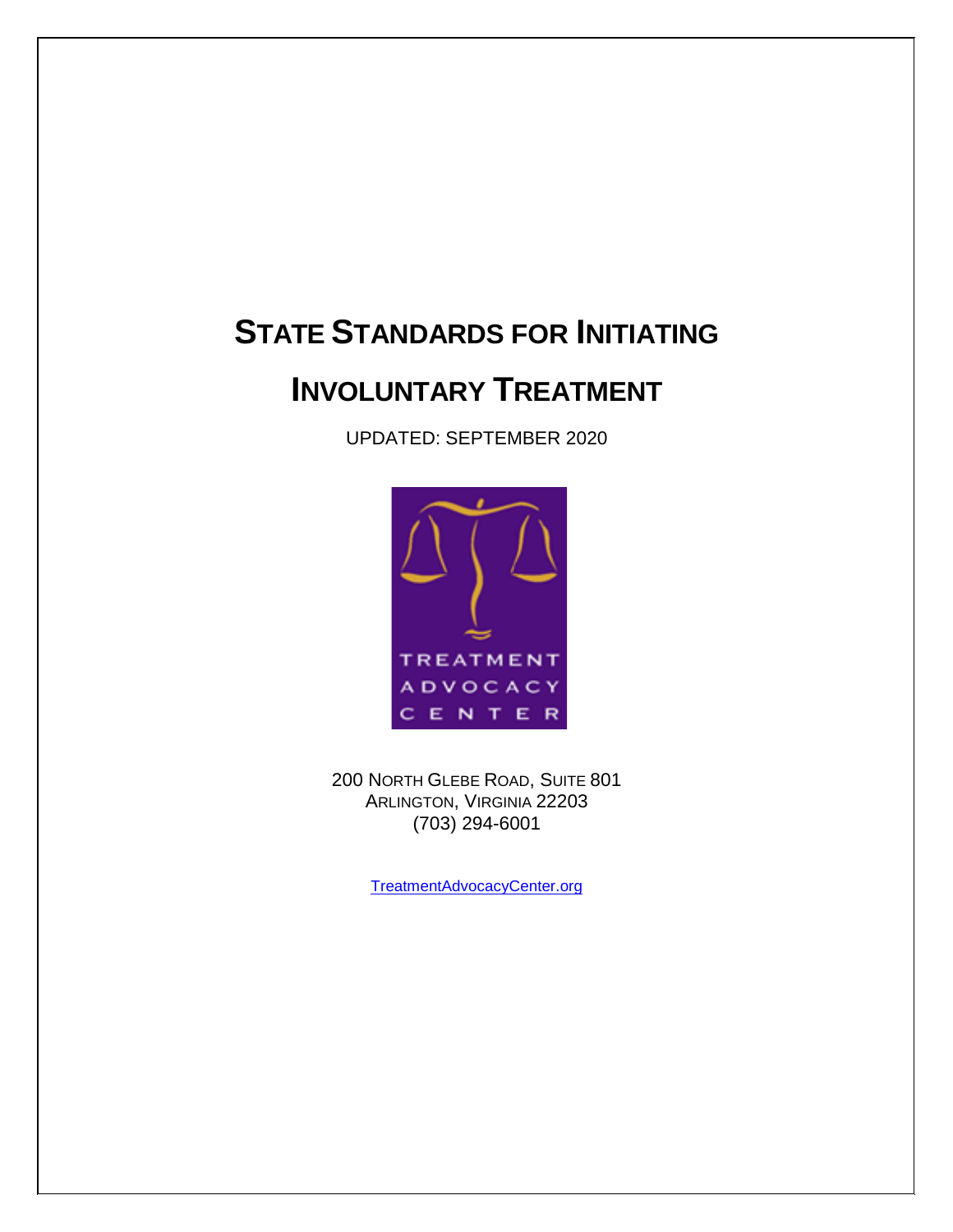# **Alabama**

### **INPATIENT OR OUTPATIENT COMMITMENT**

ALA. CODE § 22-52-1.2(a). Any person may file a petition seeking the involuntary commitment of another person.

## **EMERGENCY EVALUATION**

ALA. CODE § 22-52-91(a) When a law enforcement officer is confronted by circumstances and has reasonable cause for believing that a person within the county [meets the criteria for emergency evaluation], the law enforcement officer shall contact a community mental health officer. The community mental health officer shall join the law enforcement officer at the scene and location of the person to assess conditions and determine if the person needs the attention, specialized care, and services of a designated mental health facility. If the community mental health officer determines from the conditions, symptoms, and behavior that the person appears to be mentally ill and poses an immediate danger to self or others, the law enforcement officer shall take the person into custody and, together with the community mental health officer, deliver the person directly to the designated mental health facility.

# **Alaska**

### **INPATIENT OR OUTPATIENT COMMITMENT**

ALASKA STAT. § 47.30.730(a). The petition [for commitment] must be signed by two mental health professionals who have examined the respondent, one of whom is a physician.

### **EMERGENCY EVALUATION**

ALASKA STAT. § 47.30.700(a). Upon petition of any adult, a judge shall immediately conduct a screening investigation or direct a local mental health professional … to conduct a screening investigation of the person.

ALASKA STAT. § 47.30.705(a). A peace officer, a psychiatrist or physician who is licensed to practice in this state or employed by the federal government, or a clinical psychologist licensed by the state Board of Psychologist and Psychological Associate Examiners who has probable cause to believe that a person [meets the criteria for emergency evaluation] may cause the person to be taken into custody and delivered to the nearest crisis stabilization center (…) or the nearest evaluation facility.

# **Arizona**

### **INPATIENT OR OUTPATIENT COMMITMENT**

ARIZ. REV. STAT. § 36-531(B). If it is determined on an evaluation of the patient's condition that the patient [meets the state commitment standard], the medical director in charge of the agency that provided the evaluation … shall prepare, sign and file a petition for court-ordered treatment unless the county attorney performs the functions of preparing, signing or filing the petition[.]

### **EMERGENCY EVALUATION**

ARIZ. REV. STAT. § 36-520(A). Any responsible individual may apply for a court-ordered evaluation of a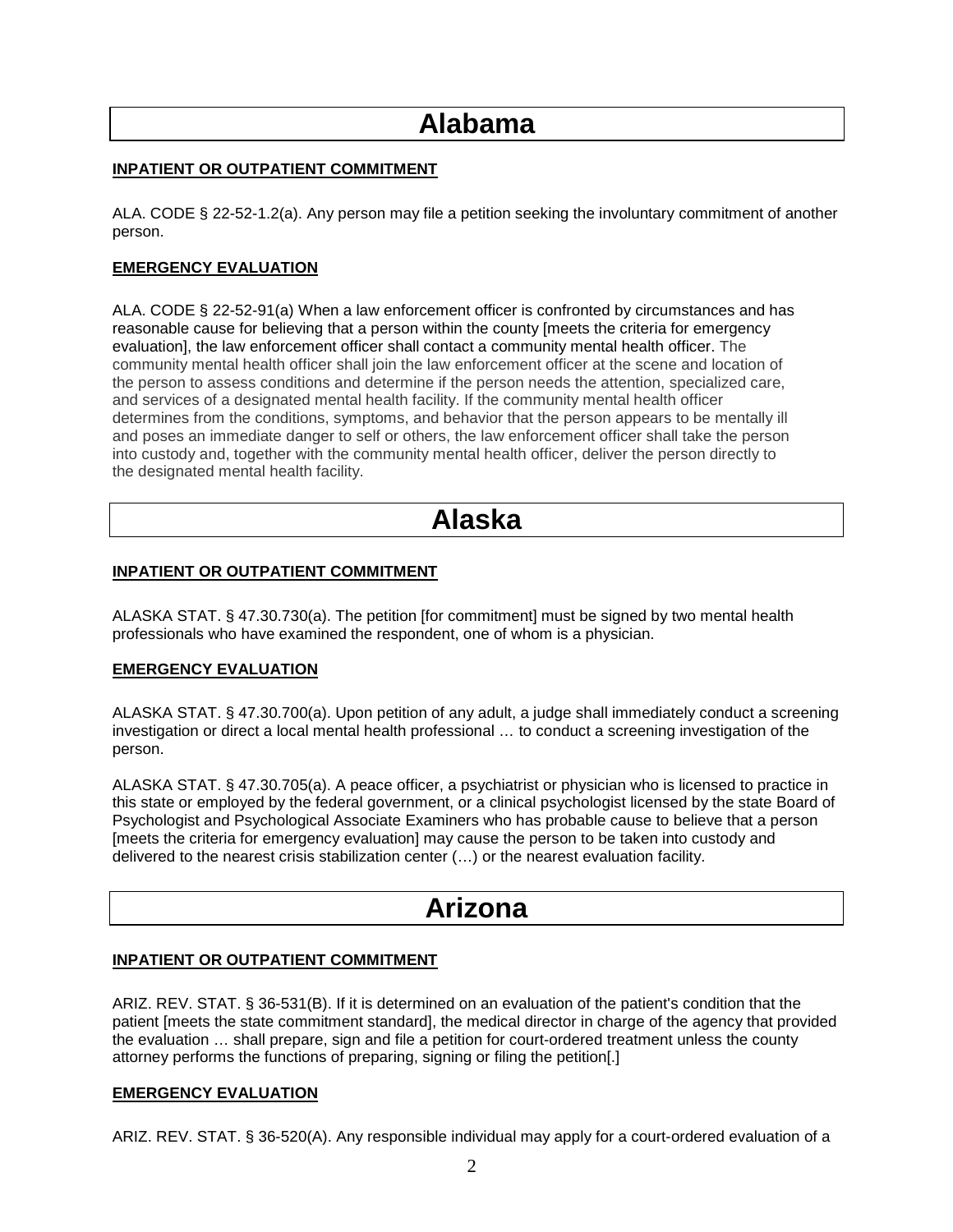person who is alleged to [meet the state commitment standard] and who is unwilling or unable to undergo a voluntary evaluation.

ARIZ. REV. STAT. § 36-524(B). The application for emergency admission shall be made by a person with knowledge of the facts requiring emergency admission. The applicant may be a relative or friend of the person, a peace officer, the admitting officer or another responsible person.

# **Arkansas**

### **INPATIENT OR OUTPATIENT COMMITMENT**

ARK. CODE ANN. § 20-47-207(a). Any person having reason to believe that a person meets the criteria for involuntary admission … may file a verified petition with the probate clerk of the county in which the person alleged to have mental illness resides or is detained.

### **EMERGENCY EVALUATION**

ARK. CODE ANN. § 20-47-210(a). Whenever it appears that a person [meets the criteria for emergency evaluation]:

(1) An interested citizen may take the person to a hospital or to a receiving facility or program. If no other safe means of transporting the individual is available, it shall be the responsibility of the law enforcement agency that exercises jurisdiction at the site where the individual is physically located and requiring transportation, or unless otherwise ordered by the judge[;] or

(2) Any person filing a petition for involuntary admission may append to the petition a request for immediate confinement which shall state with particularity facts personally known to the affiant which establish reasonable cause to believe that the person sought to be involuntarily admitted is in imminent danger of death or serious bodily harm or that the lives of others are in imminent danger of death or serious bodily harm due to the mental state of the person sought to be involuntarily admitted.

# **California**

### **INPATIENT COMMITMENT (OR OUTPATIENT COMMITMENT VIA CONSERVATORSHIP)**

CALIF. WELF. & INST. CODE § 5250. If a person is detained for 72 hours … and has received an evaluation, he or she may be certified for not more than 14 days of intensive treatment [if]:

The professional staff of the agency or facility providing evaluation services has analyzed the person's condition and has found the person [meets the criteria].

(a) The facility providing intensive treatment … agrees to admit the person.

CALIF. WELF. & INST. CODE § 5251.

(a) For a person to be certified under this article, a notice of certification shall be signed by two people. (1) The first person shall be the professional person, or his or her designee, in charge of the agency or facility providing evaluation services. A designee of the professional person in charge of the agency or facility shall be a physician or a licensed psychologist who has a doctoral degree in psychology and at least five years of postgraduate experience in the diagnosis and treatment of emotional and mental disorders.

(2) The second person shall be a physician or psychologist who participated in the evaluation. The physician shall be, if possible, a board certified psychiatrist. The psychologist shall be licensed and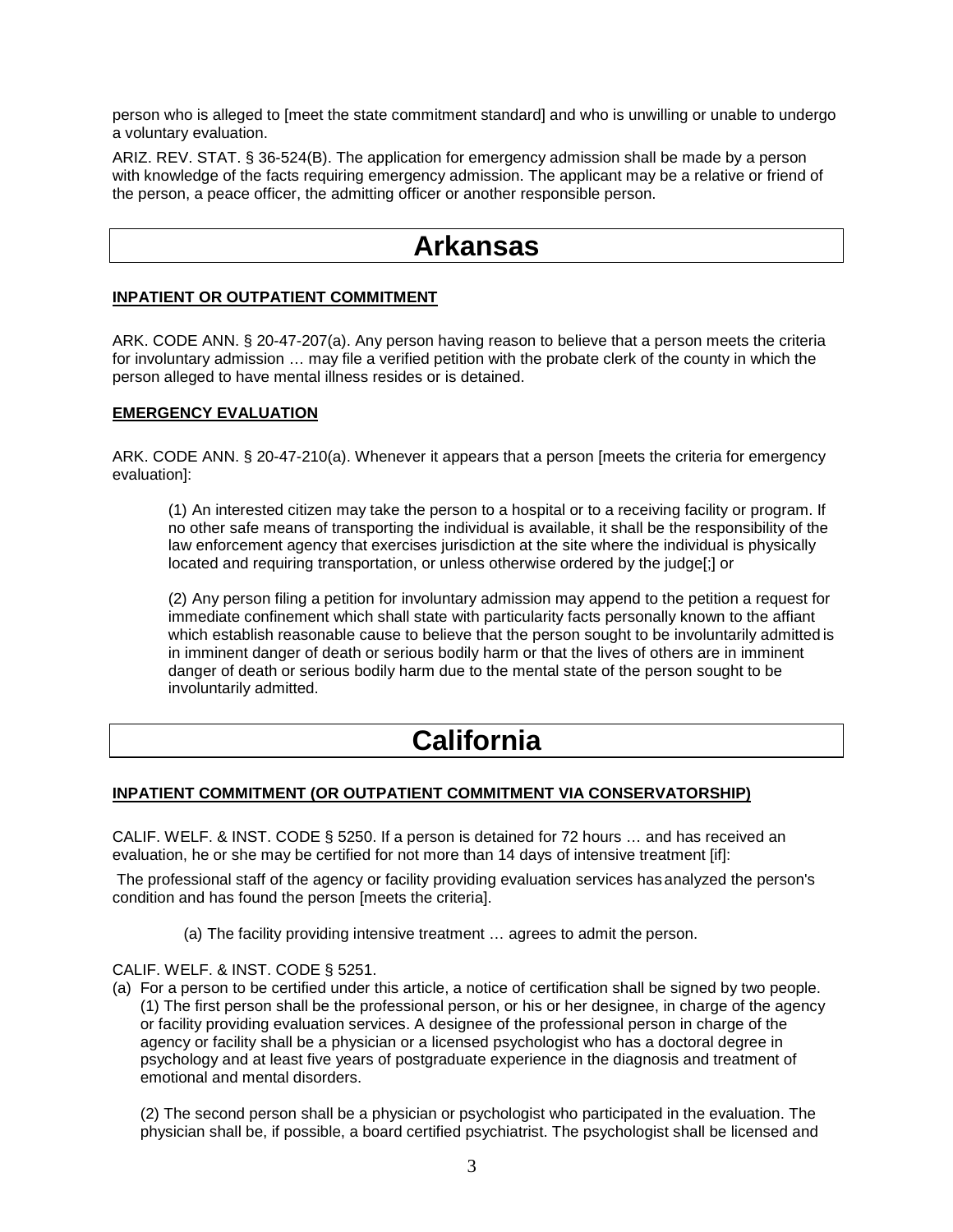have at least five years of postgraduate experience in the diagnosis and treatment of emotional and mental disorders.

(b) If the professional person in charge, or his or her designee, is the physician who performed the medical evaluation or a psychologist, the second person to sign may be another physician or psychologist unless one is not available, in which case a licensed clinical social worker or a registered nurse who participated in the evaluation shall sign the notice of certification.

## **OUTPATIENT COMMITMENT ("ASSISTED OUTPATIENT TREATMENT")\***

*\* Available only in counties that have "opted in" by Board of Supervisors action; otherwise outpatient commitment only permitted via conservatorship process. This provision will be repealed as of July 1, 2021.*

CALIF. WELF. & INST. CODE § 5346(b)(1). A petition for an order authorizing assisted outpatient treatment may be filed by the county mental health director, or his or her designee, in the superior court in the county in which the person who is the subject of the petition is present or reasonably believed to be present.

CALIF. WELF. & INST. CODE § 5346(b)(2). A request may be made only by any of the following persons to the county mental health department for the filing of a petition to obtain an order authorizing assisted outpatient treatment:

(A) Any person 18 years of age or older with whom the person who is the subject of the petition resides.

(B) Any person who is the parent, spouse, or sibling or child 18 years of age or older of the person who is the subject of the petition.

(C) The director of any public or private agency, treatment facility, charitable organization, or licensed residential care facility providing mental health services to the person who is the subject of the petition in whose institution the subject of the petition resides.

(D) The director of a hospital in which the person who is the subject of the petition is hospitalized.

(E) A licensed mental health treatment provider who is either supervising the treatment of, or treating for a mental illness, the person who is the subject of the petition.

(F) A peace officer, parole officer, or probation officer assigned to supervise the person who is the subject of the petition.

### **EMERGENCY EVALUATION**

CALIF. WELF. & INST. CODE § 5201. Any individual may apply to the person or agency designated by the county for a petition alleging that there is in the county a person who is, as a result of mental disorder a danger to others, or to himself, or is gravely disabled, and requesting that an evaluation of the person's condition be made.

CALIF. WELF. & INST. CODE § 5150. When any person [meets the criteria for emergency evaluation], a peace officer, member of the attending staff… of an evaluation facility…, designated members of a mobile crisis team …, or other professional person designated by the county may, upon probable cause, take, or cause to be taken, the person into custody for a period of up to 72 hours for assessment, evaluation, and crisis intervention, or placement for evaluation and treatment [.]

# **Colorado**

### **INPATIENT OR OUTPATIENT COMMITMENT**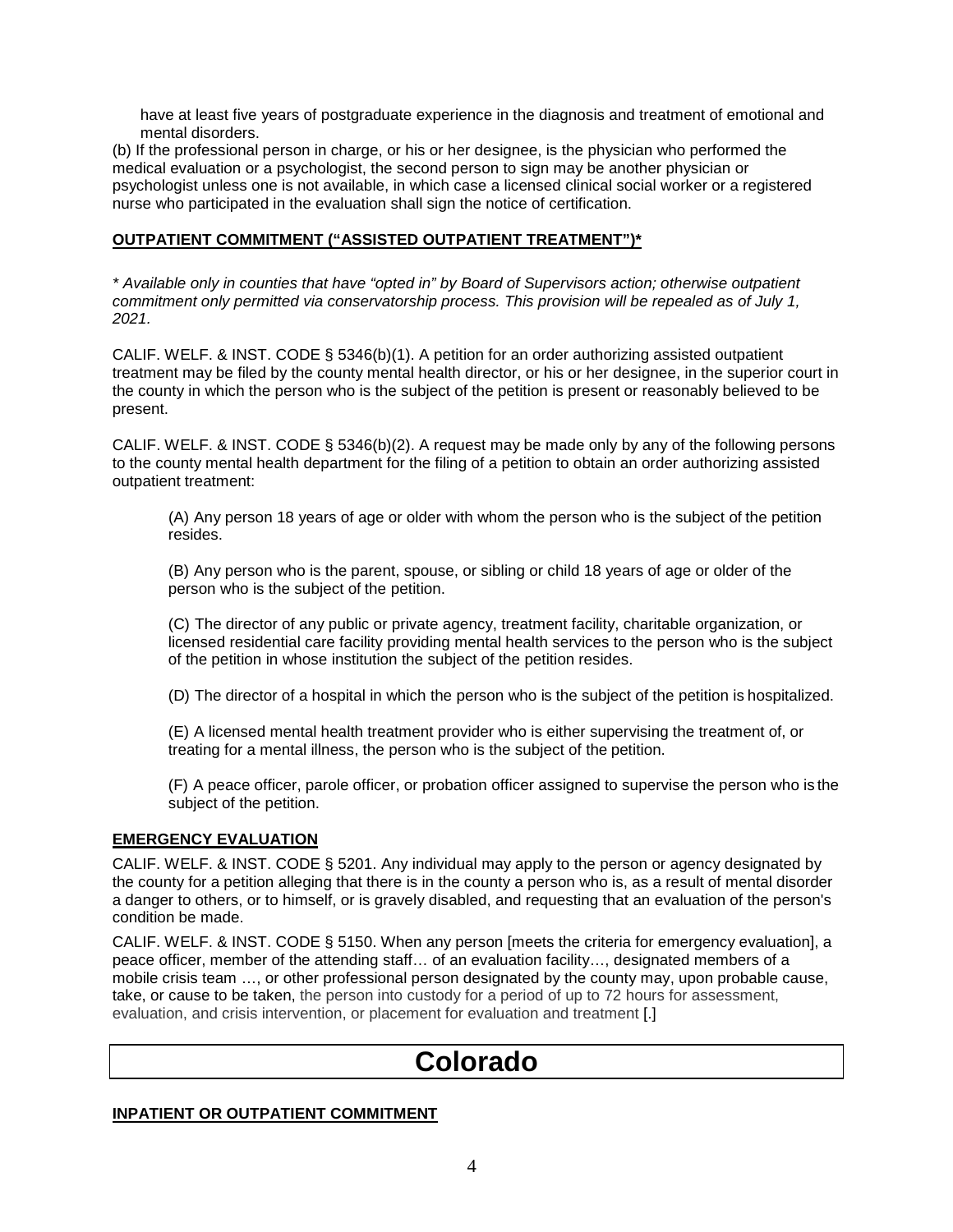COLO. REV. STAT. § 27-65-107. (1) If a person detained for seventy-two hours … or a respondent under court order for evaluation … has received an evaluation, he or she may be certified for not more than three months of short-term treatment. … (2) The notice of certification must be signed by a professional person on the staff of the evaluation facility who participated in the evaluation[.]

COLO. REV. STAT. § 27-65-108. If the professional person in charge of the evaluation and treatment believes that a period longer than three months is necessary for treatment of the respondent, he or she shall file with the court an extended certification.

COLO. REV. STAT. § 27-65-109(1). Whenever a respondent has received short-term treatment for five consecutive months …, the professional person in charge of the evaluation and treatment may file a petition with the court for long-term care and treatment of the respondent[.]

# **EMERGENCY EVALUATION**

COLO. REV. STAT. § 27-65-105(1)(a)(II). The following persons may effect a seventy-two-hour hold[:]

- (A) A certified peace officer;
- (B) A professional person;

(C) A registered professional nurse … who by reason of postgraduate education and additional nursing preparation has gained knowledge, judgment, and skill in psychiatric or mental health nursing;

(D) A licensed marriage and family therapist, licensed professional counselor, or [licensed] addiction counselor … who by reason of postgraduate education and additional preparation has gained knowledge, judgment, and skill in psychiatric or clinical mental health therapy, forensic psychotherapy, or the evaluation of mental disorders; or

(E) A licensed clinical social worker[.]

COLO. REV. STAT. § 27-65-106(2). Any individual may petition the court in the county in which the respondent resides or is physically present alleging that there is a person who appears to have a mental illness and, as a result of the mental illness, appears to be a danger to others or to himself or herself or appears to be gravely disabled and requesting that an evaluation of the person's condition be made.

# **Connecticut\***

*\* Connecticut does not have an outpatient commitment law.*

# **INPATIENT COMMITMENT**

CONN. GEN. STAT. ANN. § 17a-497(a). [S]uch application may be filed by any person and, if any person with psychiatric disabilities is at large and dangerous to the community, the first selectman or chief executive officer of the town in which he or she resides or in which he or she is at large shall make such application.

# **EMERGENCY EVALUATION**

CONN. GEN. STAT. ANN. § 17a-502(a). Any person who a physician concludes has psychiatric disabilities and is dangerous to himself or others or gravely disabled, and is in need of immediate care and treatment in a hospital for psychiatric disabilities, may be confined in such a hospital, either public or private, under an emergency certificate[.]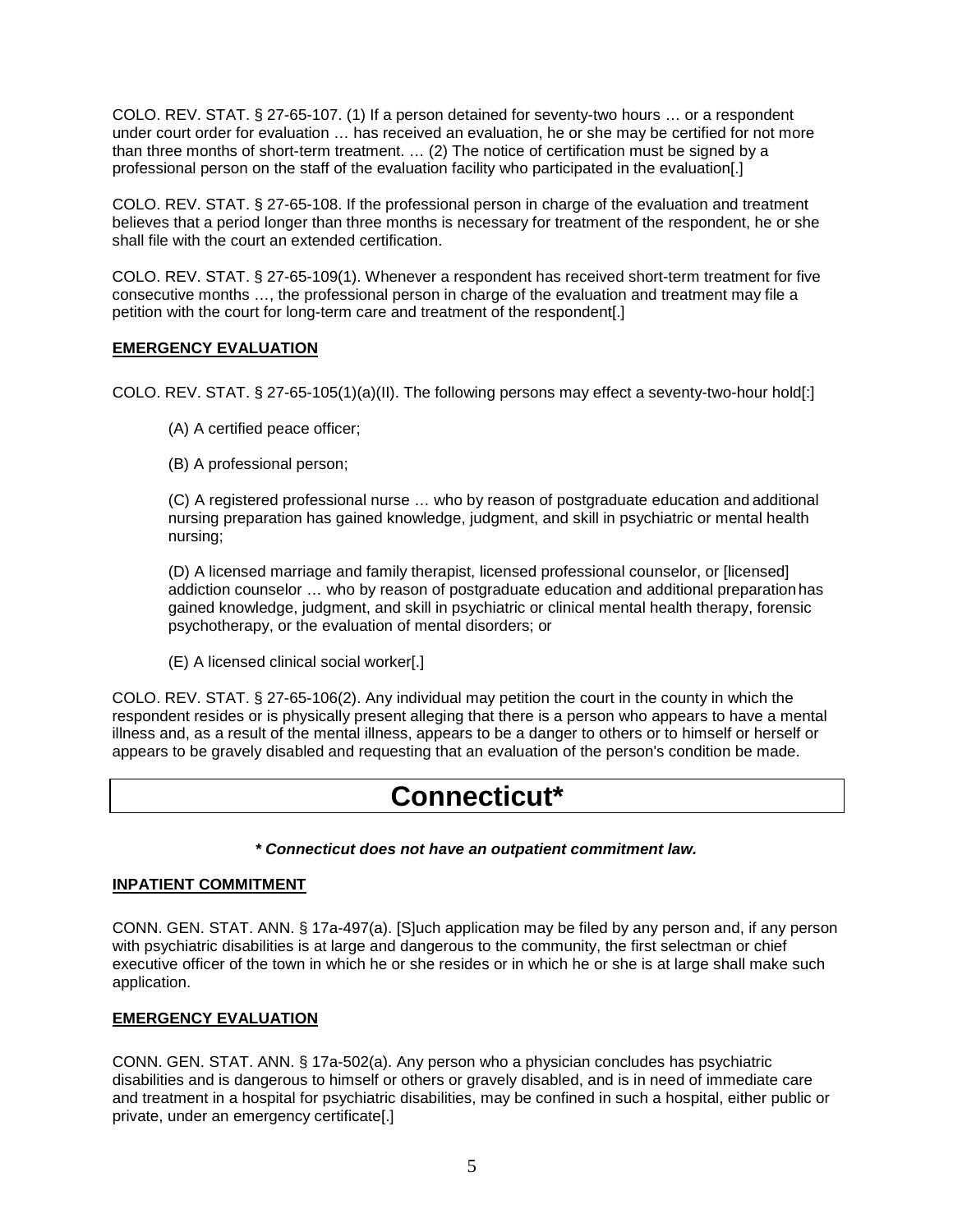CONN. GEN. STAT. ANN. § 17a-503(a). Any police officer who has reasonable cause to believe that a person [meets the criteria for emergency evaluation] may take such person into custody and take or cause such person to be taken to a general hospital for emergency examination[.] (b) Upon application by any person to the court of probate … alleging that any respondent [meets the criteria for emergency evaluation] such court may issue a warrant for the apprehension and bringing before it of such respondent and examine such respondent. If the court determines that there is probable cause to believe that such person [meets the criteria for emergency evaluation], the court shall order that such respondent be taken to a general hospital for examination[.]

CONN. GEN. STAT. ANN. § 17a-503(c). Any psychologist … who has reasonable cause to believe that a person [meets the criteria for emergency evaluation] may issue an emergency certificate in writing that authorizes and directs that such person be taken to a general hospital for purposes of a medical examination[.]

CONN. GEN. STAT. ANN. § 17a-503(d). Any clinical social worker … or advanced practice registered nurse … who (1) has received a minimum of eight hours of specialized training in the conduct of direct evaluations as a member of (A) any mobile crisis team, jail diversion program, crisis intervention team, advanced supervision and intervention support team, or assertive case management program operated by or under contract with the Department of Mental Health and Addiction Services, or (B) a community support program certified by the Department of Mental Health and Addiction Services, and (2) based upon the direct evaluation of a person, has reasonable cause to believe that such person [meets the criteria for emergency evaluation] may issue an emergency certificate in writing that authorizes and directs that such person be taken to a general hospital for purposes of a medical examination[.]

# **Delaware**

# **INPATIENT OR OUTPATIENT COMMITMENT**

DEL. CODE ANN. tit. 16 § 5008(a). If an involuntary patient has not been discharged by the hospital by the end of the 48 hour provisional admission period, the hospital shall file a verified complaint for involuntary civil commitment in the Superior Court or in the Family Court if the involuntary patient would otherwise be amenable to Family Court jurisdiction under other provisions of law.

# **EMERGENCY EVALUATION**

DEL CODE ANN. tit. 16 § 5004(a). Any person who believes that another person's behavior is both the product of a mental condition and is dangerous to self or dangerous to others may notify a peace officer or a credentialed mental health screener or juvenile mental health screener and request assistance for said person.

DEL CODE ANN. tit. 16 § 5004(b). An emergency detention may only be initiated by a credentialed mental health screener[.]

DEL CODE ANN. tit. 16 § 5001(2). "Credentialed mental health screener" means an individual who is:

a. A psychiatrist; or

b. A licensed mental health professional who is credentialed by the Department to provide emergency screening services and evaluation of the need for involuntary observation and treatment for a mental condition; or

c. An unlicensed mental health professional who works under the direct supervision of a psychiatrist and who is credentialed by the Department to provide emergency screening services and evaluation of the need for involuntary observation and treatment for a mental condition;

d. A physician with a valid State of Delaware license to practice medicine and who is credentialed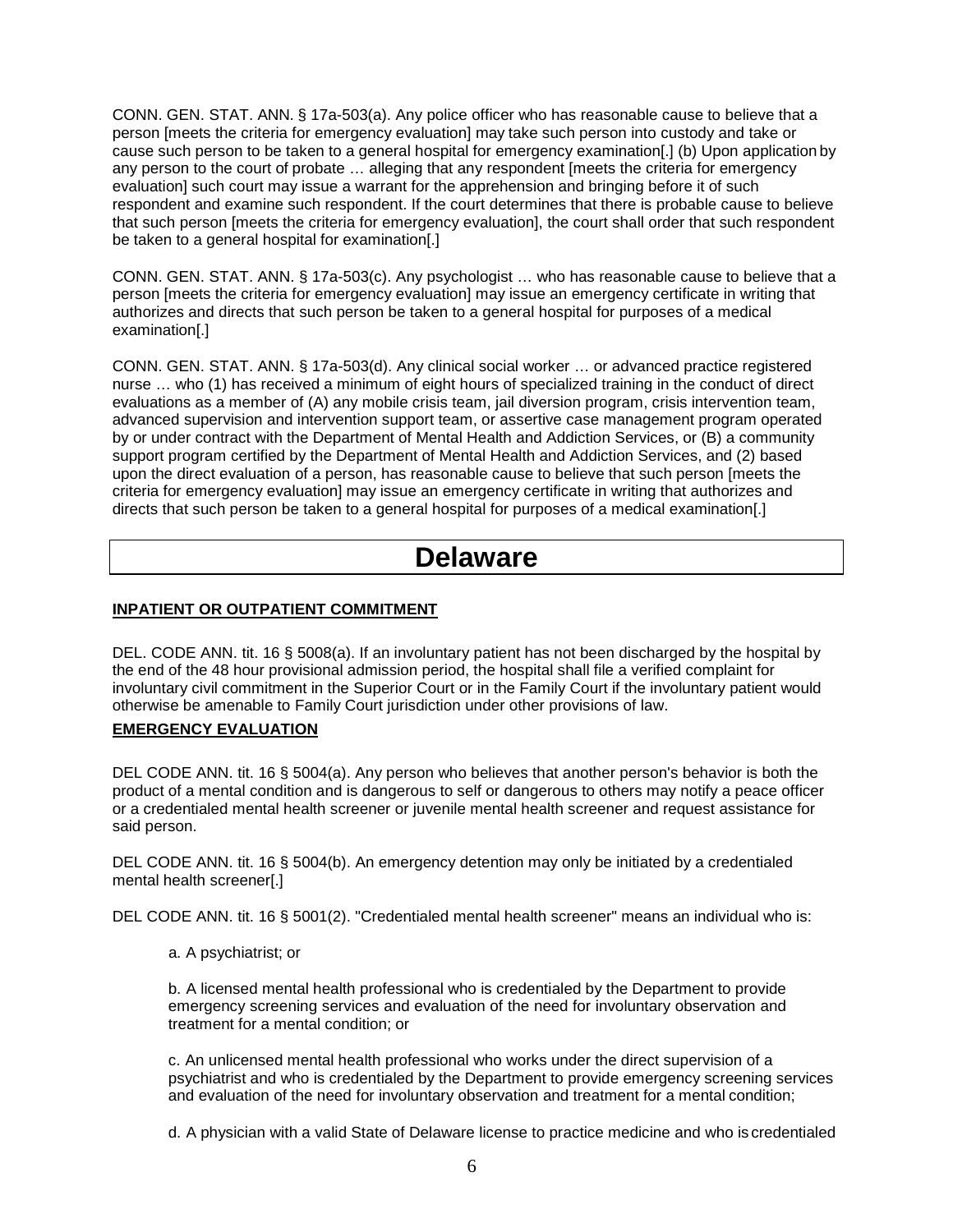by the Department to provide emergency screening services and evaluation of the need for involuntary observation and treatment for a mental condition; or

e. A physician with a valid license to practice medicine who works in a United States Department of Veterans Affairs medical center, located in the State, and who is credentialed by the Department to provide, for patients seen in the physician's employment by the United States Department of Veterans Affairs medical center, emergency screening services and evaluation of the need for involuntary observation and treatment for a mental condition.

# **District of Columbia**

### **INPATIENT OR OUTPATIENT COMMITMENT**

D.C. CODE ANN. § 21-541(a). Proceedings for the judicial commitment of a person in the District of Columbia may be commenced by the filing of a petition with the Commission by his spouse, parent, or legal guardian, by a physician or a qualified psychologist, by a duly accredited officer or agent of the Department, by the Director of the Department or the Director's designee, or by an officer authorized to make arrests in the District of Columbia.

### **EMERGENCY EVALUATION**

D.C. CODE ANN. § 21-521. An accredited officer or agent of the Department of Mental Health of the District of Columbia, or an officer authorized to make arrests in the District of Columbia, or a physician or qualified psychologist of the person in question, who has reason to believe that a person is mentally ill and, because of the illness, is likely to injure himself or others if he is not immediately detained may, without a warrant, take the person into custody.

# **Florida**

### **INPATIENT COMMITMENT**

FLA. STAT. § 394.467(3). The administrator of the facility shall file a petition for involuntary inpatient placement in the court in the county where the patient is located.

### **OUTPATIENT COMMITMENT ("INVOLUNTARY OUTPATIENT SERVICES")**

FLA. STAT. § 394.4655(4)(a). A petition for involuntary outpatient services may be filed by:

- 1. The administrator of a receiving facility; or
- 2. The administrator of a treatment facility.

### **EMERGENCY EVALUATION**

FLA. STAT. § 394.463(2)(a). An involuntary examination may be initiated by any one of the following means:

1. A circuit or county court may enter an ex parte order stating that a person appears to meet the criteria for involuntary examination and specifying the findings on which that conclusion is based. The ex parte order for involuntary examination must be based on written or oral sworn testimony that includes specific facts that support the findings.

2. A law enforcement officer shall take a person who appears to meet the criteria for involuntary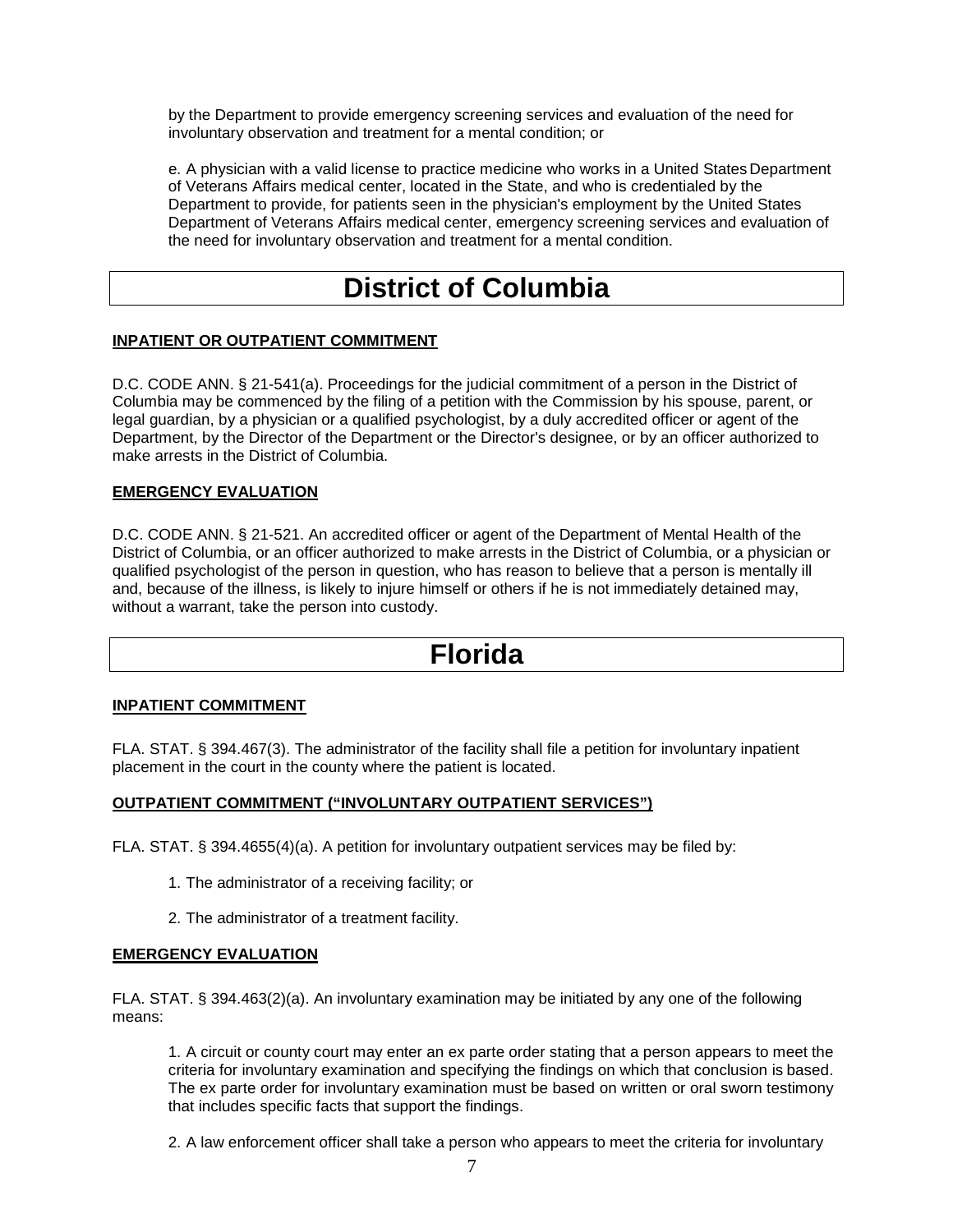examination into custody and deliver the person or have him or her delivered to an appropriate, or the nearest, [receiving] facility … for examination.

3. A physician, clinical psychologist, psychiatric nurse, mental health counselor, marriage and family therapist, or clinical social worker may execute a certificate stating that he or she has examined a person within the preceding 48 hours and finds that the person appears to meet the criteria for involuntary examination and stating the observations upon which that conclusion is based.

# **Georgia**

### **INPATIENT OR OUTPATIENT COMMITMENT**

GA. CODE ANN. § 37-3-61(2). Any person may file with the court a petition executed under oath alleging that a person within the county is a mentally ill person requiring involuntary treatment. The petition must be accompanied by the certificate of a physician or psychologist stating that he has examined the patient within the preceding five days and has found that the patient may be a mentally ill person requiring involuntary treatment and that a full evaluation of the patient is necessary.

GA. CODE ANN. § 37-3-41(a). Any physician within this state may execute a certificate stating that he has personally examined a person within the preceding 48 hours and found that, based upon observations set forth in the certificate, the person appears to be a mentally ill person requiring involuntary treatment.

### **EMERGENCY EVALUATION**

GA. CODE ANN. § 37-3-41(a). Any physician within this state may execute a certificate stating that he or she has personally examined a person within the preceding 48 hours and found that, based upon observations set forth in the certificate, such person appears to be a mentally ill person requiring involuntary treatment.

GA. CODE ANN. § 37-3-42(a). A peace officer may take any person to a physician within the county or an adjoining county for emergency examination by the physician, or directly to an emergency receiving facility if (1) the person is committing a penal offense, and (2) the peace officer has probable cause for believing that the person is a mentally ill person requiring involuntary treatment.

GA. CODE ANN. § 37-3-61(1). Any person may file an application executed under oath with the community mental health center for a court ordered evaluation of a person located within that county who is alleged by such application to be a mentally ill person requiring involuntary treatment.

GA. CODE ANN. § 37-3-61(2). Any person may file with the court a petition executed under oath alleging that a person within the county is a mentally ill person requiring involuntary treatment. The petition must be accompanied by the certificate of a physician or psychologist stating that he has examined the patient within the preceding five days and has found that the patient may be a mentally ill person requiring involuntary treatment and that a full evaluation of the patient is necessary.

# **Hawaii**

### **INPATIENT COMMITMENT**

HAW. REV. STAT. § 334-60.3(a). Any person may file a petition alleging that a person located in the county meets the criteria for commitment to a psychiatric facility.

### **OUTPATIENT COMMITMENT ("ASSISTED COMMUNITY TREATMENT")**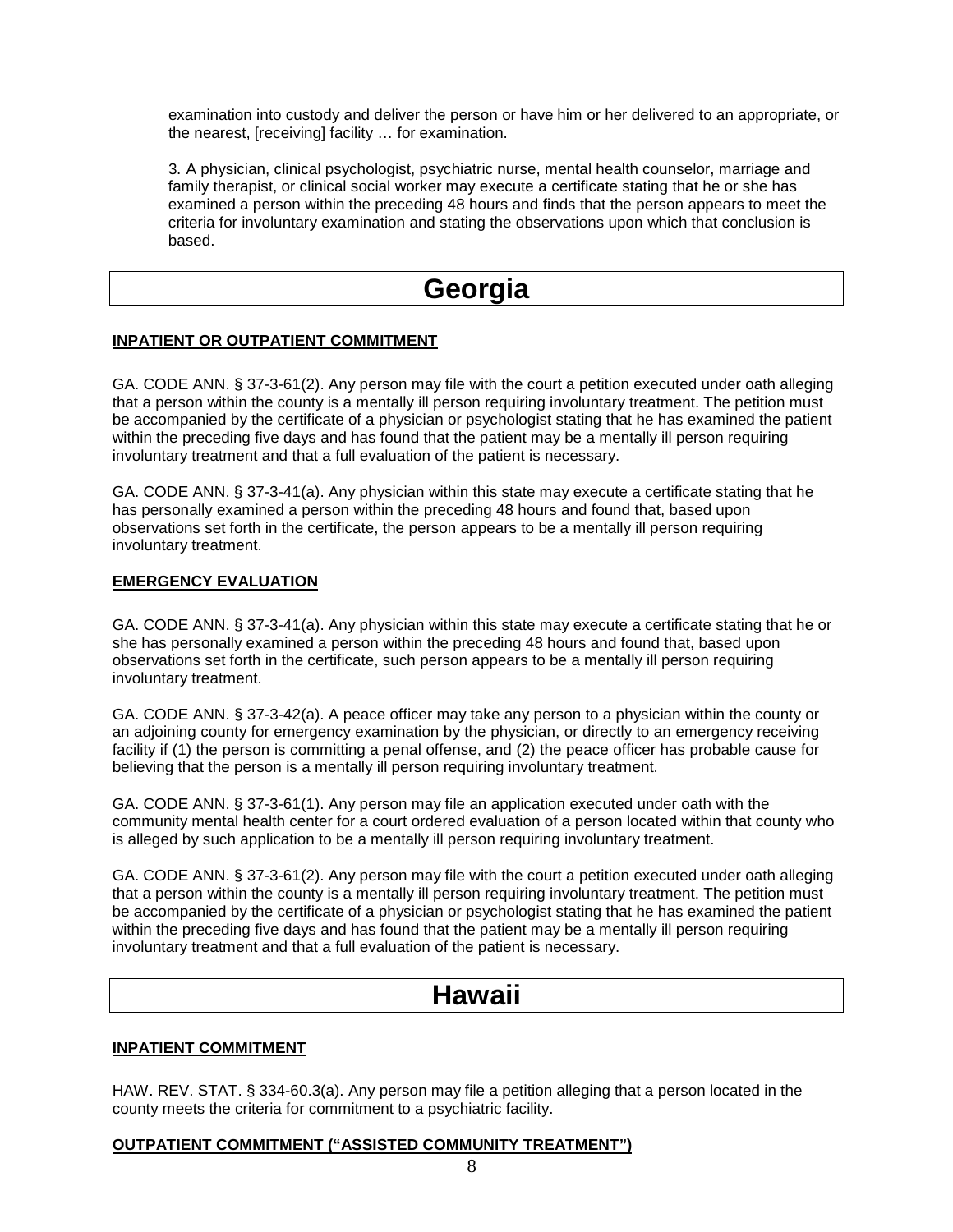HAW. REV.STAT. § 334-123(a). Any interested party may file a petition with the family court alleging that another person meets the criteria for assisted community treatment.

HAW. REV.STAT. § 334-122."Interested party" means a parent, grandparent, spouse, sibling, adult child, reciprocal beneficiary, service provider, case manager, outreach worker, or mental health professional.

### **EMERGENCY EVALUATION**

HAW. REV. STAT. § 334-59(a)(1). If a law enforcement officer has reason to believe that a person is imminently dangerous to self or others, the officer shall call for assistance from the mental health emergency workers designated by the director.

HAW. REV. STAT. § 334-59(a)(2). Upon written or oral application of any licensed physician, advanced practice registered nurse, psychologist, attorney, member of the clergy, health or social service professional, or any state or county employee in the course of employment, a judge may issue an ex parte order [if the judge finds probable cause that the person meets criteria for emergency evaluation].

HAW. REV. STAT. § 334-59(a)(3). Any licensed physician, advanced practice registered nurse, physician assistant, or psychologist who has examined a person and has reason to believe the person [meets criteria for emergency evaluation] may direct transportation, by ambulance or other suitable means, to a licensed psychiatric facility for further evaluation and possible emergency hospitalization.

# **Idaho**

### **INPATIENT OR OUTPATIENT COMMITMENT**

IDAHO CODE § 66-329(1). Proceedings for the involuntary care and treatment of mentally ill persons by the department of health and welfare may be commenced by the filing of a written application with a court of competent jurisdiction by a friend, relative, spouse or guardian of the proposed patient, or by a licensed physician, prosecuting attorney, or other public official of a municipality, county or of the state of Idaho, or the director of any facility in which such patient may be.

### **EMERGENCY EVALUATION**

IDAHO CODE § 66-326(1). [A] person may be taken into custody by a peace officer and placed in a facility, or the person may be detained at a hospital at which the person presented or was brought to receive medical or mental health care, if the peace officer or a physician medical staff member of such hospital or a physician's assistant or advanced practice registered nurse practicing in such hospital has reason to believe that the person [meets the criteria for emergency evaluation].

# **Illinois**

#### **INPATIENT COMMITMENT**

405 ILL. COMP. STAT. 5/3-701(a). Any person 18 years of age or older may execute a petition asserting that another person is subject to involuntary admission on an inpatient basis.

#### **OUTPATIENT COMMITMENT**

405 ILL. COMP. STAT. 5/3-751(a). Any person 18 years of age or older may execute a petition asserting that another person is subject to involuntary admission on an outpatient basis.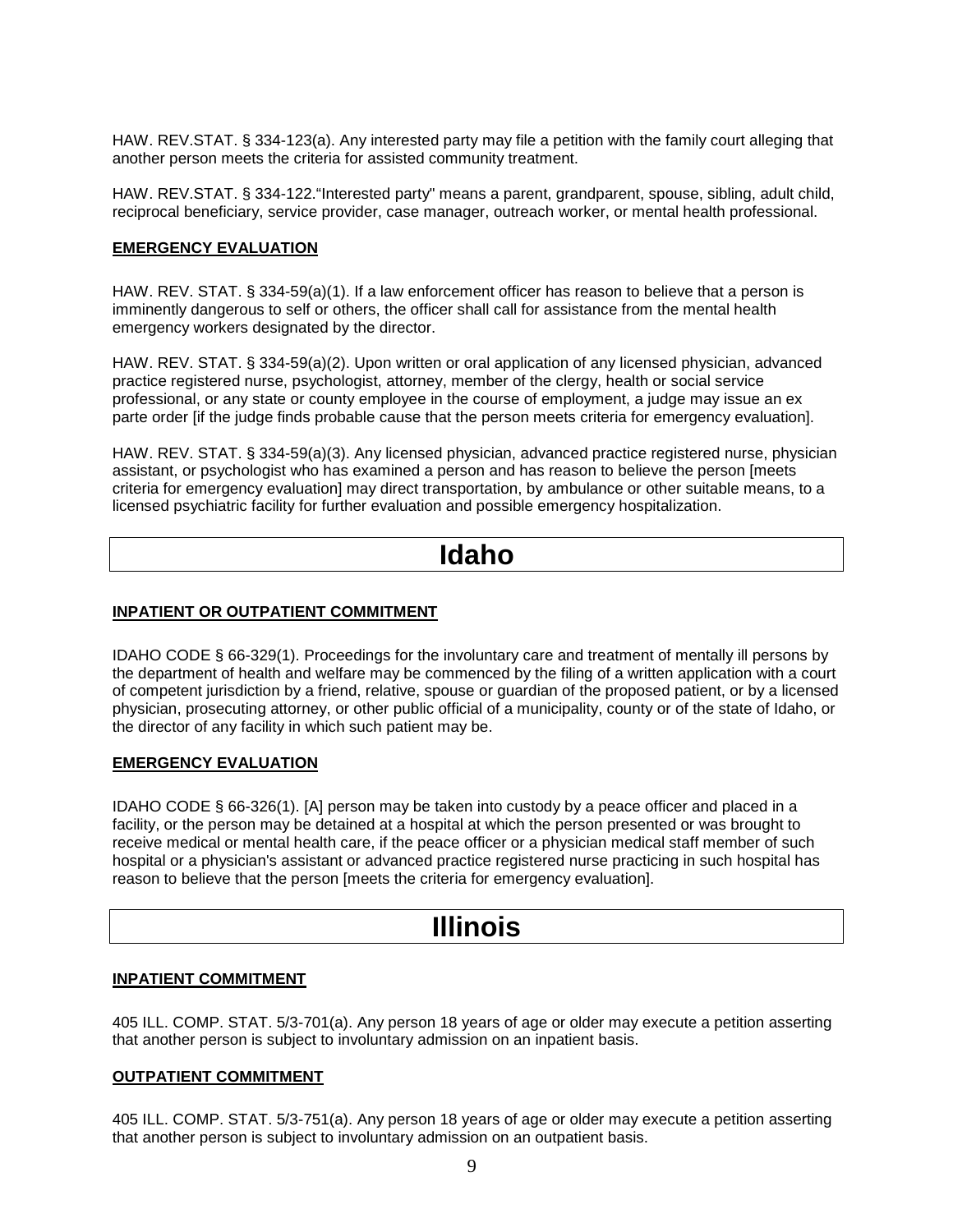# **EMERGENCY EVALUATION**

405 ILL. COMP. STAT. 5/3-601(a). When a person is asserted to be subject to involuntary admission on an inpatient basis and in such a condition that immediate hospitalization is necessary for the protection of such person or others from physical harm, any person 18 years of age or older may present a petition to the facility director of a mental health facility in the county where the respondent resides or is present. The petition may be prepared by the facility director of the facility.

405 ILL. COMP. STAT. 5/3-606. A peace officer may take a person into custody and transport him to a mental health facility when the peace officer has reasonable grounds to believe that the person is subject to involuntary admission on an inpatient basis and in need of immediate hospitalization to protect such person or others from physical harm.

405 ILL. COMP. STAT. 5/3-607. Court ordered temporary detention and examination. When, as a result of personal observation and testimony in open court, any court has reasonable grounds to believe that a person appearing before it is subject to involuntary admission on an inpatient basis and in need of immediate hospitalization to protect such person or others from physical harm, the court may enter an order for the temporary detention and examination of such person.

# **Indiana**

### **INPATIENT OR OUTPATIENT COMMITMENT**

IND. CODE ANN. § 12-26-6-2(b). A petitioner [for "temporary commitment" of up to 90 days] must be at least eighteen (18) years of age.

IND. CODE ANN. § 12-26-7-2(b). A proceeding [for "regular commitment" of more than 90 days] may be begun by filing with a court having jurisdiction a written petition by any of the following:

- (1) A health officer.
- (2) A police officer.
- (3) A friend of the individual.
- (4) A relative of the individual.
- (5) The spouse of the individual.
- (6) A guardian of the individual.
- (7) The superintendent of a facility where the individual is present.
- (8) A prosecuting attorney in accordance with IC 35-36-2-4.

(9) A prosecuting attorney or the attorney for a county office if civil commitment proceedings are initiated under IC 31-34-19-3 or IC 31-37-18-3.

(10) A third party that contracts with the division of mental health and addiction to provide competency restoration services to a defendant under IC 35-36-3-3 or IC 35-36-3-4.

### **EMERGENCY EVALUATION**

IND. CODE ANN. § 12-26-4-1. A law enforcement officer … may … (1) [a]pprehend and transport the individual [who appears to meet criteria] to the nearest appropriate facility.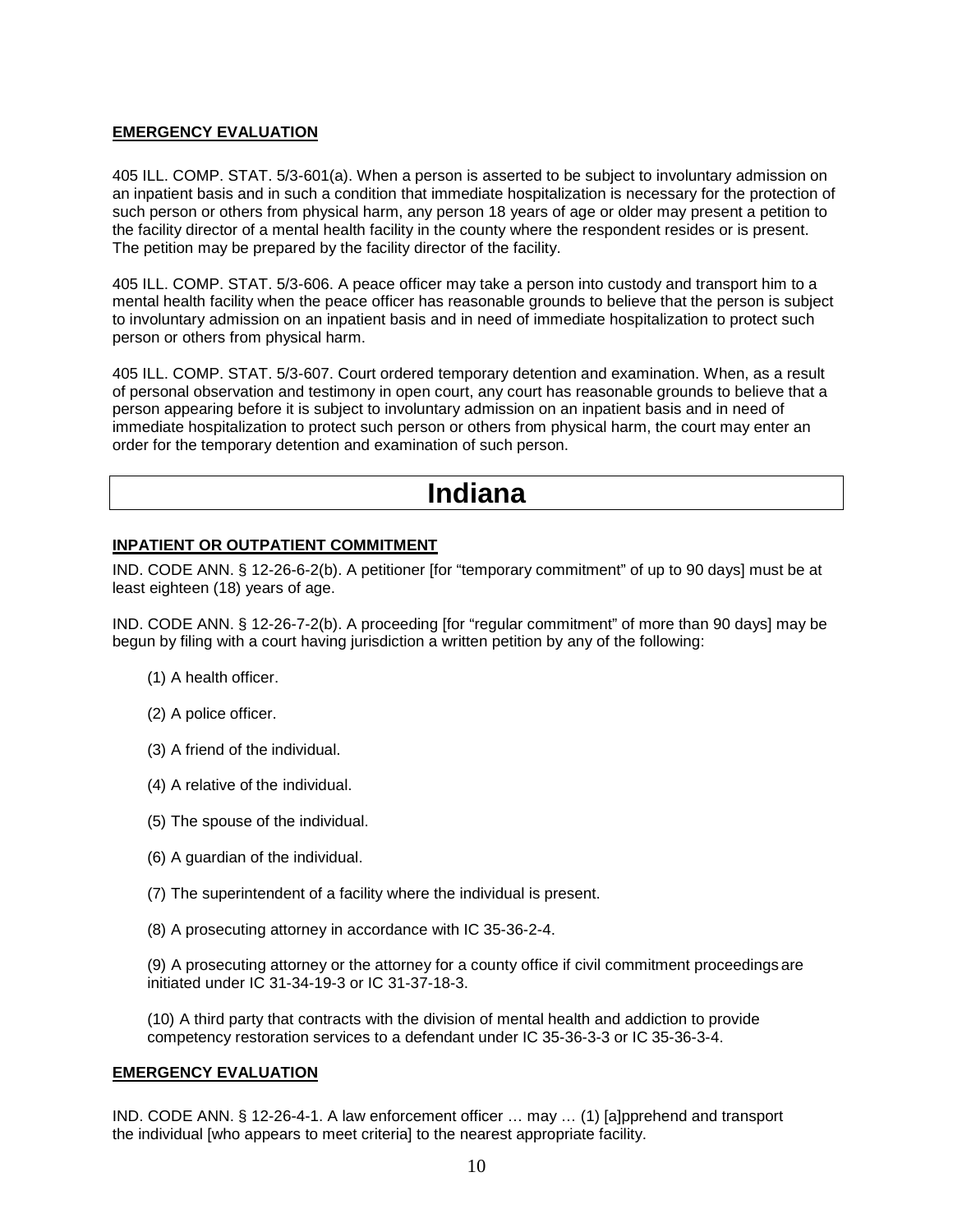IND. CODE ANN. § 12-26-5-1(a). An individual may be detained in a facility for not more than seventytwo (72) hours under this chapter, excluding Saturdays, Sundays, and legal holidays, if a written application for detention is filed with the facility. [*Ed. Note: Statute places no limitation on who may file such application.*]

# **Iowa**

## **INPATIENT OR OUTPATIENT COMMITMENT**

IOWA CODE § 229.6(1). Proceedings for the involuntary hospitalization of an individual … may be commenced by any interested person by filing a verified application with the clerk of the district court of the county where the respondent is presently located, or which is the respondent's place of residence.

# **EMERGENCY EVALUATION**

IOWA CODE § 229.22(2a). In the [absence of immediate access to the district court for an application for involuntary hospitalization], any peace officer who has reasonable grounds to believe that a person [meets the criteria for emergency evaluation] may without a warrant take or cause that person to be taken to the nearest available facility or hospital. A person believed mentally ill, and likely to injure the person's self or others if not immediately detained, may be delivered to a facility or hospital by someone other than a peace officer.

# **Kansas**

### **INPATIENT OR OUTPATIENT COMMITMENT**

KAN. STAT. ANN. § 59-2957(a). A verified petition to determine whether or not a person is a mentally ill person subject to involuntary commitment for care and treatment under this act may be filed in the district court of the county wherein that person resides or wherein such person may be found. *[Ed. Note: Statute places no limitation upon whom may petition the court.]*

### **EMERGENCY EVALUATION**

KAN. STAT. ANN. § 59-2953(a). Any law enforcement officer who has a reasonable belief formed upon investigation that a person [meets the criteria for emergency evaluation] may take the person into custody without a warrant. (…) [T]he officer shall transport the person to a treatment facility where the person shall be examined by a physician or psychologist on duty at the treatment facility.

KAN. STAT. ANN. § 59-2954(c). A treatment facility may admit and detain any person presented for emergency observation and treatment upon the written application of any individual, except that a state psychiatric hospital shall not admit and detain any such person, unless a written statement from a qualified mental health professional authorizing such admission to a state psychiatric hospital has been obtained.

KAN. STAT. ANN. § 59-2958(a). At the time the petition for the determination of whether a person is a mentally ill person subject to involuntary commitment for care and treatment under this act is filed, or any time thereafter prior to the trial upon the petition ..., the petitioner may request in writing that the district court issue an ex parte emergency order including either or both of the following: (1) An order directing any law enforcement officer to take the person named in the order into custody and transport the person to a designated treatment facility or other suitable place willing to receive and detain the person; (2) an order authorizing any named treatment facility or other place to detain or continue to detain the person until the further order of the court or until the ex parte emergency custody order shall expire.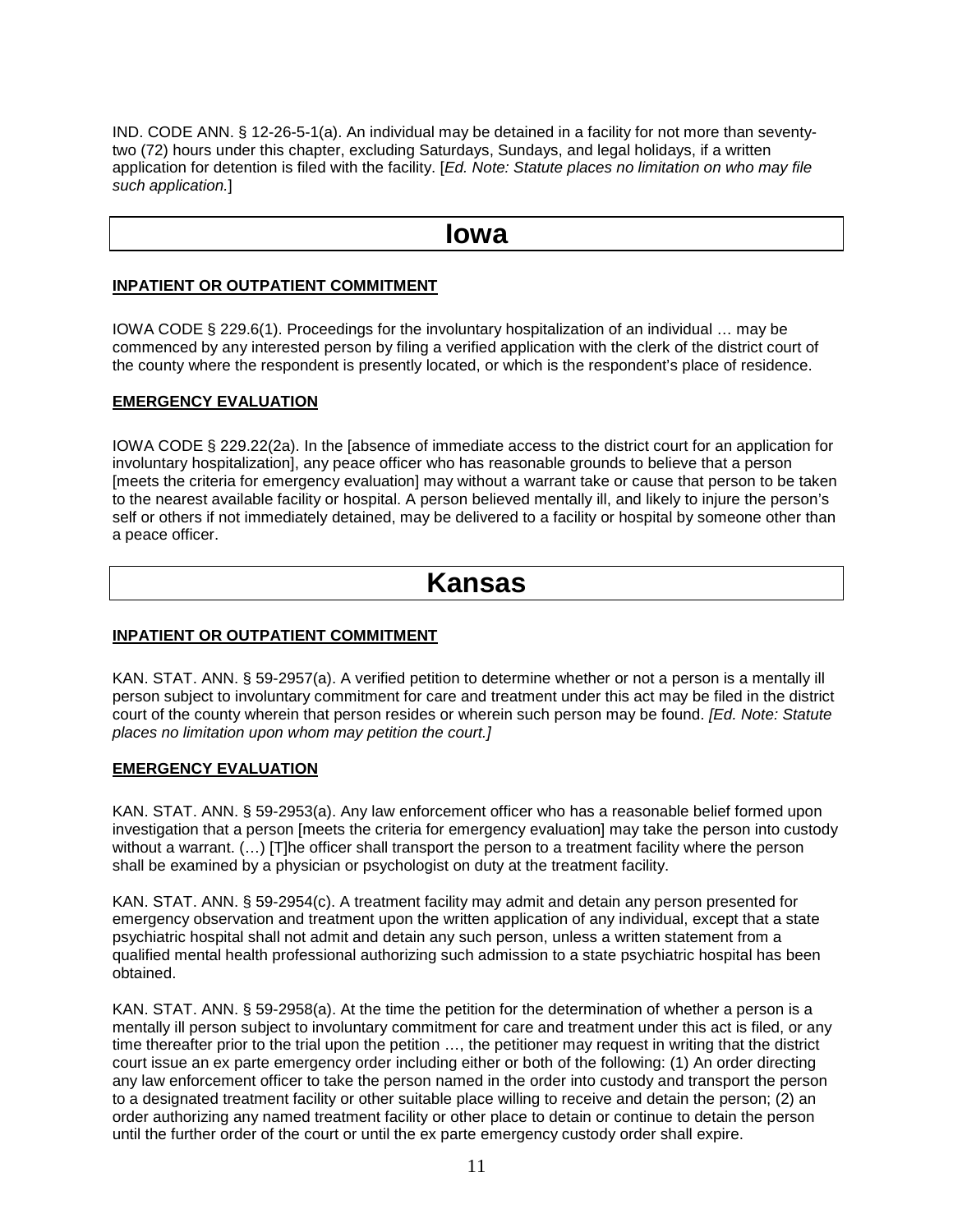# **Kentucky**

# **INPATIENT OR OUTPATIENT COMMITMENT**

KY. REV. STAT. ANN. § 202A.051(3). The petition shall be filed by a qualified mental health professional, peace officer, county attorney, Commonwealth's attorney, spouse, relative, friend, or guardian of the individual concerning whom the petition is filed, or any other interested person.

## **EMERGENCY EVALUATION**

KY. REV. STAT. ANN. § 202A.041(1). Any peace officer who has reasonable grounds to believe that an individual Imeets the criteria for emergency evaluation] shall take the individual into custody and transport the individual without unnecessary delay to a hospital or psychiatric facility … for the purpose of an evaluation to be conducted by a qualified mental health professional.

KY. REV. STAT. ANN. § 202A.031(1). An authorized staff physician may order the admission of any person who is present at, or is presented at, a hospital. Within twenty-four hours (excluding weekends and holidays) of the admission under this section, the authorized staff physician ordering the admission of the individual shall certify in the record of the individual that in his opinion the individual should be involuntarily hospitalized.

# **Louisiana**

### **INPATIENT COMMITMENT**

LA. REV. STAT. ANN. § 28:54(A). Any person of legal age may file with the court a petition which asserts his belief that a person is suffering from mental illness which contributes or causes that person to be a danger to himself or others or to be gravely disabled, or is suffering from a substance-related or addictive disorder which contributes or causes that person to be a danger to himself or others or to be gravely disabled and may thereby request a hearing.

### **OUTPATIENT COMMITMENT**

LA. REV. STAT. ANN. § 28:67. A petition to obtain an order authorizing involuntary outpatient treatment may be initiated by one of the following persons:

(1) The director or administrator of a hospital in which the patient is hospitalized.

(2) The director of an emergency receiving center in which the patient is receiving services.

(3) The director of the local governing entity, or his designee, in the parish in which the patient is present or reasonably believed to be present.

(4) Any interested person through counsel with written concurrence of the coroner in the jurisdiction in which the person is found.

(5) The Louisiana Department of Health.

### **EMERGENCY EVALUATION**

LA. REV. STAT. ANN. § 28:53(L)(1). A peace officer or a peace officer accompanied by an emergency medical service trained technician may take a person into protective custody… when, as a result of his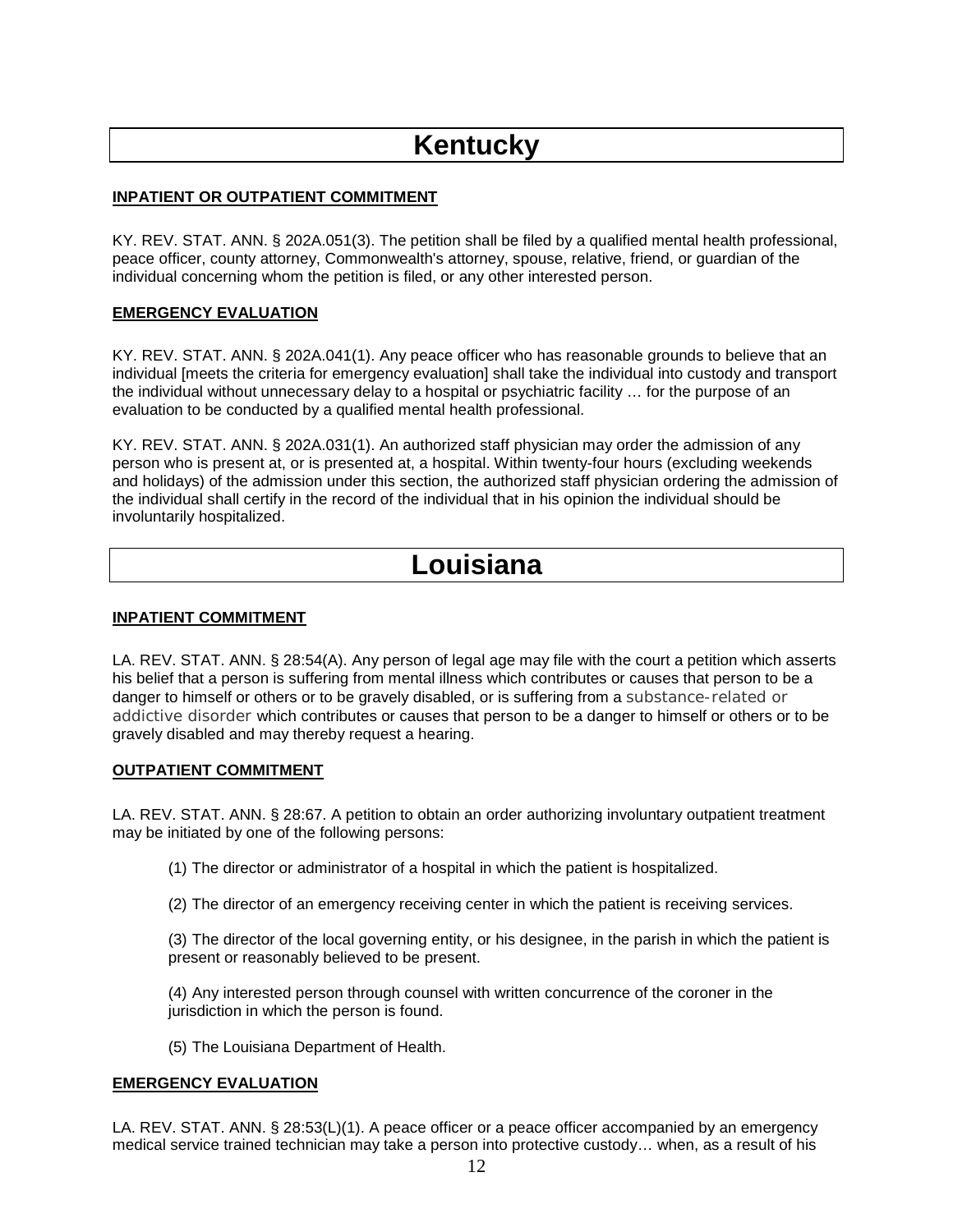personal observation, the peace officer or emergency medical service technician has reasonable grounds to believe the person is a proper subject for involuntary admission to a treatment facility[.]

LA. REV. STAT. ANN.§ 28:53.2(A). Any parish coroner or judge of a court of competent jurisdiction may order a person to be taken into protective custody and transported to a treatment facility or the office of the coroner for immediate examination when a peace officer or other credible person executes a statement under private signature specifying that, to the best of his knowledge and belief, the person [meets the criteria for emergency evaluation].

# **Maine**

### **INPATIENT COMMITMENT**

ME. REV. STAT. ANN. tit. 34-B, § 3863(5-A). If there is need for further hospitalization of the person as determined by the chief administrative officer of the hospital, the chief administrative officer shall first determine if the person may be informally admitted[.] … If informal admission is not suitable or is refused by the person, the chief administrative officer may seek involuntary commitment in accordance with this subsection.

### **OUTPATIENT COMMITMENT ("PROGRESSIVE TREATMENT PROGRAM")**

ME. REV. STAT. ANN. tit. 34-B, § 3873-A(1). The superintendent or chief administrative officer of a psychiatric hospital, the commissioner, the director of an ACT team, a medical practitioner, a law enforcement officer or the legal guardian of the patient who is the subject of the application may obtain an order from the District Court to admit a patient to a progressive treatment program[.]

### **EMERGENCY EVALUATION**

ME. REV. STAT. ANN. tit. 34-B, § 3863(1). Any health officer, law enforcement officer or other person may apply to admit a person to a psychiatric hospital [on an emergency basis].

# **Maryland\***

### *\*Maryland does not have an outpatient commitment law.*

### **INPATIENT COMMITMENT**

MD. CODE ANN., HEALTH-GEN. § 10-614(a). Except [where the individual alleged to require involuntary admission is currently a state prison inmate], application for involuntary admission of an individual … may be made … by any person who has a legitimate interest in the welfare of the individual.

### **EMERGENCY EVALUATION**

MD. CODE ANN., HEALTH-GEN. § 10-622(b)(1) The petition for emergency evaluation of an individual may be made by:

(i) A physician, psychologist, clinical social worker, licensed clinical professional counselor, clinical nurse specialist in psychiatric and mental health nursing, psychiatric nurse practitioner, licensed clinical marriage and family therapist, or health officer or designee of a health officer who has examined the individual;

(ii) A peace officer who personally has observed the individual or the individual's behavior; or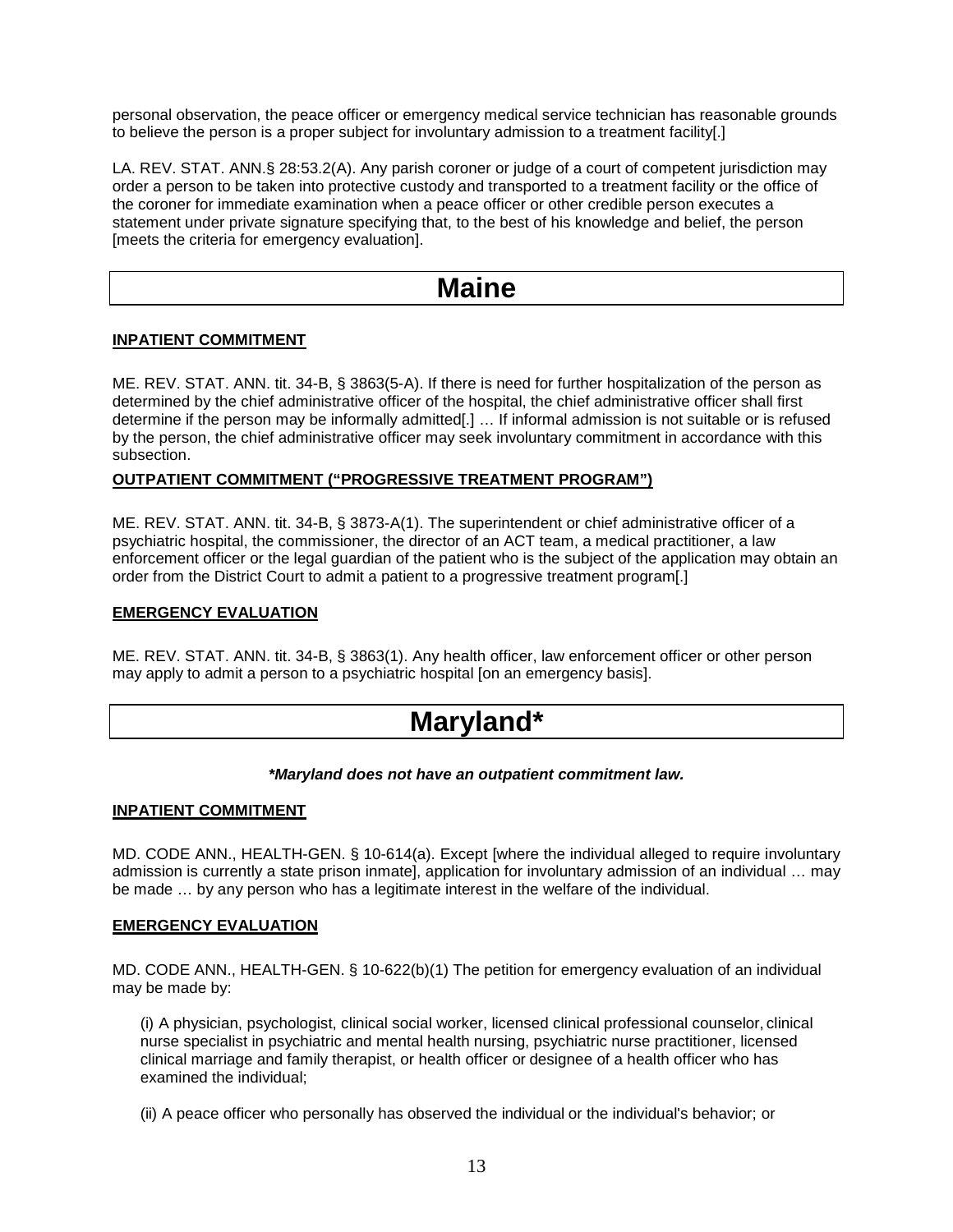(iii) Any other interested person.

# **Massachusetts\***

#### *\*Massachusetts does not have an outpatient commitment law.*

### **INPATIENT COMMITMENT**

MASS. GEN. LAWS ANN. ch. 123, § 7(a). The superintendent of a facility may petition the district court ... in whose jurisdiction the facility is located for the commitment to said facility and retention of any patient at said facility whom said superintendent determines that the failure to hospitalize would create a likelihood of serious harm by reason of mental illness.

MASS. GEN. LAWS ANN. ch. 123, § 7(b). The medical director of the Bridgewater state hospital, the commissioner of mental health, or with the approval of the commissioner of mental health, the superintendent of a facility, may petition the district court ... in whose jurisdiction the facility or hospital is located for the commitment to the Bridgewater state hospital of any male patient at said facility or hospital when it is determined that the failure to hospitalize in strict security would create a likelihood of serious harm by reason of mental illness.

### **EMERGENCY EVALUATION**

MASS. GEN. LAWS ANN. ch. 123, § 12(a). Any physician …, or qualified psychiatric nurse mental health clinical specialist…, or a qualified psychologist …, or a licensed independent clinical social worker … who, after examining a person, has reason to believe that [the person meets the emergency evaluation criteria] may restrain or authorize the restraint of such person and apply for the hospitalization of such person for a 3-day period[.] In an emergency situation, if a physician, qualified psychologist, qualified psychiatric nurse mental health clinical specialist or licensed independent clinical social workeris not available, a police officer, who believes that failure to hospitalize a person would create a likelihood of serious harm by reason of mental illness may restrain such person and apply for the hospitalization of such person for a 3-day period at a public facility or a private facility authorized for such purpose by the department.

MASS. GEN. LAWS ANN. ch. 123, § 12(e). Any person may make application to a district court justice or a justice of the juvenile court department for a three-day commitment to a facility of a mentally ill person whom the failure to confine would cause a likelihood of serious harm.

# **Michigan**

### **INPATIENT OR OUTPATIENT COMMITMENT (ASSISTED OUTPATIENT TREATMENT)**

MICH. COMP. LAWS § 330.1434(1). Any individual 18 years of age or over may file with the court a petition that asserts that an individual is a person requiring treatment.

### **EMERGENCY EVALUATION**

MICH. COMP. LAWS § 330.1427(1). [A] peace officer may take [an] individual [who appears to meet the criteria for emergency evaluation] into protective custody and transport the individual to a preadmission screening unit designated by a community mental health services program for examination … or for mental health intervention services. … Upon arrival at the preadmission screening unit or site designated by the preadmission screening unit, the peace officer shall execute an application for hospitalization of the individual.

**Minnesota**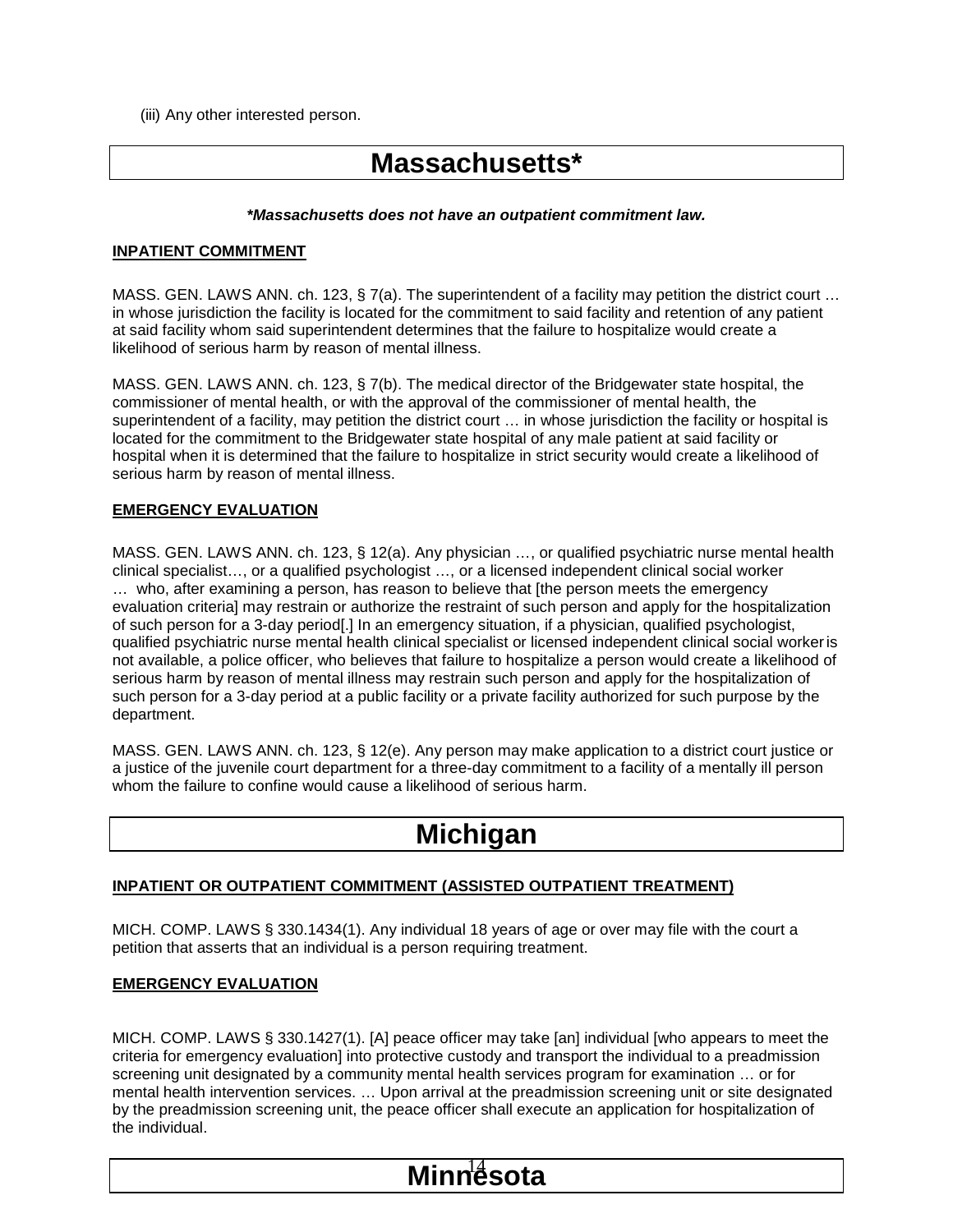# **INPATIENT AND OUTPATIENT COMMITMENT**

MINN. STAT. § 253B.07(2)(a). Any interested person, except a member of the prepetition screening team, may file a petition for commitment in the district court of the county of financial responsibility or the county where the proposed patient is present. If the head of the treatment facility believes that commitment is required and no petition has been filed, the head of the treatment facility shall petition for the commitment of the proposed patient.

# **EMERGENCY EVALUATION**

MINN. STAT. § 253B.051(1)(a). If a peace officer or health officer has reason to believe, either through direct observation of the person's behavior or upon reliable information of the person's recent behavior and, if available, knowledge or reliable information concerning the person's past behavior or treatment that the person:

1. has a mental illness or developmental disability and is in danger of harming self or others if the officer does not immediately detain the patient, the peace officer or health officer may take the person into custody and transport the person to an examiner or a treatment facility, state-operated treatment program, or community-based treatment program;

# **Mississippi**

# **INPATIENT OR OUTPATIENT COMMITMENT**

MISS. CODE ANN. § 41-21-65(5). If any person is alleged to be in need of treatment, any relative of the person, or any interested person, may make affidavit of that fact and shall file the affidavit with the clerk of the chancery court of the county in which the person alleged to be in need of treatment resides.

# **EMERGENCY EVALUATION**

MISS. CODE ANN. § 41-21-65(5). [A]ny relative of the person, or any interested person, may make affidavit of that fact and shall file the affidavit with the clerk of the chancery court of the county in which the person alleged to be in need of treatment resides[.]

MISS. CODE ANN. § 41-21-61(e). "Interested person" means an adult, including, but not limited to, a public official, and the legal guardian, spouse, parent, legal counsel, adult, child next of kin, or other person designated by a proposed patient.

MISS. CODE ANN. § 41-21-67(5)(a). Whenever a licensed psychologist, nurse practitioner or physician assistant who is certified to complete examinations for the purpose of commitment or a licensed physician has reason to believe that a person [meets the criteria for emergency evaluation], then the physician, psychologist, nurse practitioner or physician assistant may hold the person or may admit the person to and treat the person in a licensed medical facility, without a civil order or warrant for a period not to exceed seventy-two hours.

# **Missouri**

# **INPATIENT OR OUTPATIENT COMMITMENT**

MO. ANN. STAT. § 632.330(2). Within ninety-six hours following initial detention, the head of the facility or the mental health coordinator may file or cause to be filed either a petition for a twenty-one-day inpatient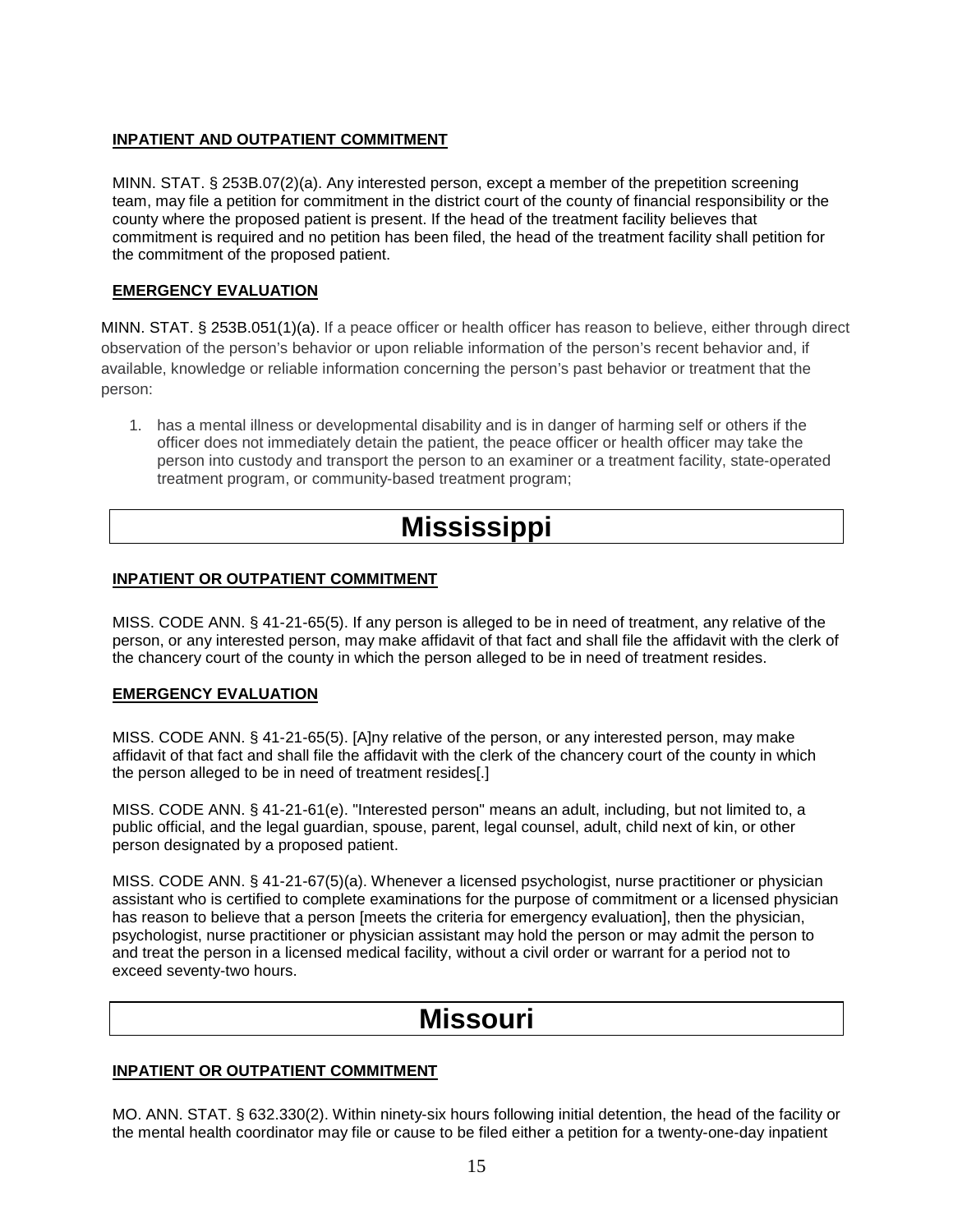involuntary detention and treatment period or a petition for outpatient detention and treatment for a period not to exceed one hundred eighty days, provided he has reasonable cause to believe that the person is mentally ill and as a result presents a likelihood of serious harm to himself or others.

# **EMERGENCY EVALUATION**

MO. ANN. STAT. § 632.305(1). An application for detention for evaluation and treatment may be executed by any adult person[.]

MO. ANN. STAT. § 632.305(3). A mental health coordinator … or a peace officer may [initiate emergency evaluation] only when such mental health coordinator or peace officer has reasonable cause to believe that such person [meets criteria for emergency evaluation].

# **Montana**

# **INPATIENT OR OUTPATIENT COMMITMENT**

MONT. CODE ANN. § 53-21-121(1). The county attorney, upon the written request of any person having direct knowledge of the facts, may file a petition with the court alleging that there is a person within the county who is suffering from a mental disorder and who requires commitment pursuant to this chapter.

### **EMERGENCY EVALUATION**

MONT. CODE ANN. § 53-21-129(1). When an emergency situation as defined in 53-21-102 exists, a peace officer may take any person who appears [to meet criteria] into custody only for sufficient time to contact a professional person for emergency evaluation.

# **Nebraska**

# **INPATIENT OR OUTPATIENT COMMITMENT**

NEB. REV. STAT. § 71-921(1). Any person who believes that another person is mentally ill and dangerous may communicate such belief to the county attorney. The filing of a certificate by a law enforcement officer shall be sufficient to communicate such belief. If the county attorney concurs … he or she shall file a petition as provided in this section.

NEB. REV. STAT. § 71-922 (1). Mental health board proceedings shall be deemed to have commenced upon the earlier of (a) the filing of a petition …or (b) notification by the county attorney to the law enforcement officer who took the subject into emergency protective custody under or the administrator of the treatment center or medical facility having charge of the subject of his or her intention to file such petition. The county attorney shall file such petition as soon as reasonably practicable after such notification.

# **EMERGENCY EVALUATION**

NEB. REV. STAT. § 71-919(1). A law enforcement officer who has probable cause to believe that a person is mentally ill and [meets the criteria for emergency evaluation] may take such person into emergency protective custody, cause him or her to be taken into emergency protective custody, or continue his or her custody if he or she is already in custody.

# **Nevada**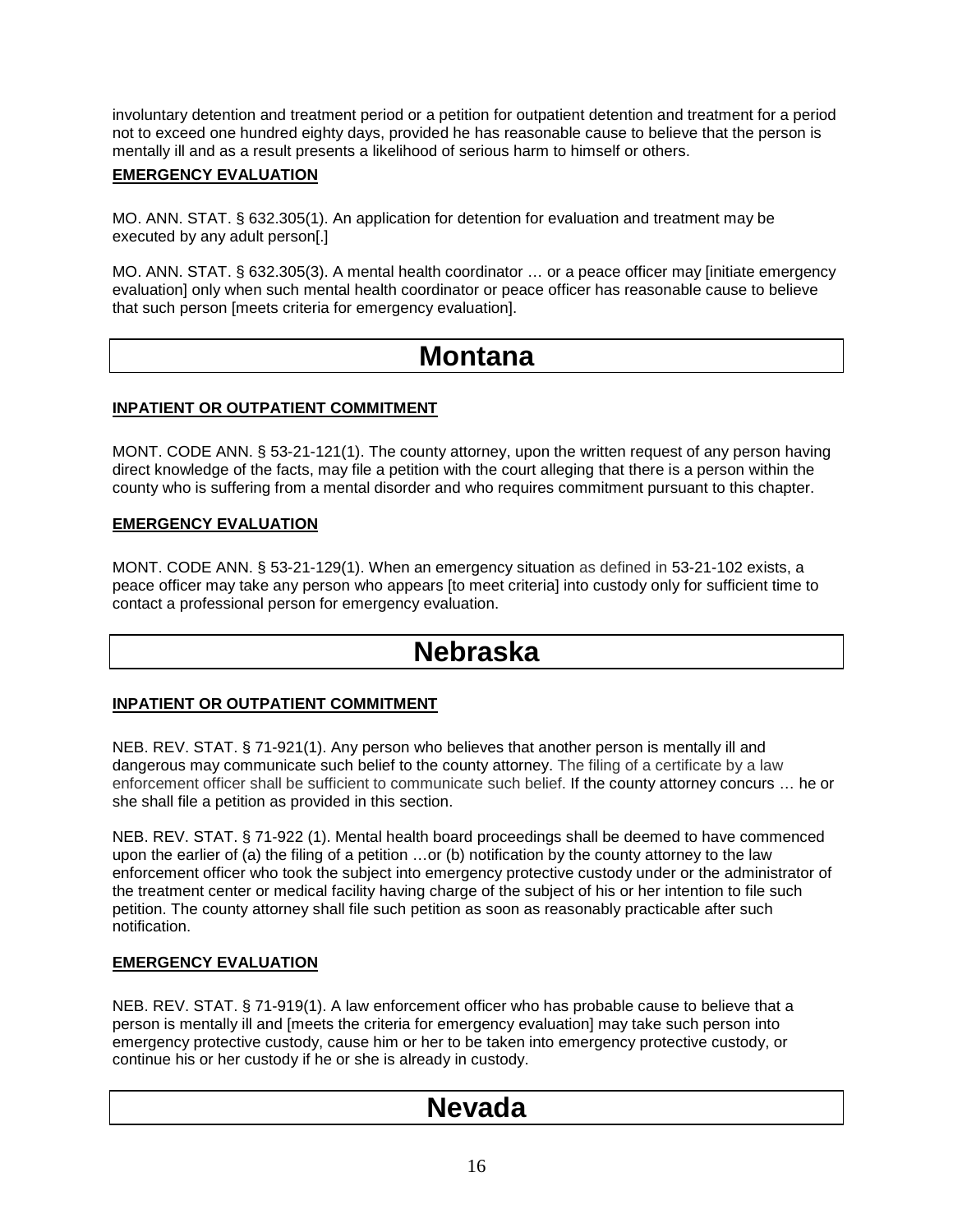# **INPATIENT OR OUTPATIENT COMMITMENT**

NEV. REV. STAT. § 433A.200. A proceeding for an involuntary court-ordered admission of any person in the State of Nevada may be commenced by the filing of a petition for the involuntary admission to a mental health facility or to a program of community-based or outpatient services with the clerk of the district court of the county where the person who is to be treated resides. The petition may be filed by the spouse, parent, adult children or legal guardian of the person to be treated or by any physician, psychologist, social worker or registered nurse, by an accredited agent of the Department or by any officer authorized to make arrests in the State of Nevada.

# **EMERGENCY EVALUATION**

NEV. REV. STAT. § 433A.160. [A]n application for the emergency admission of a person alleged to be a person with mental illness for evaluation, observation and treatment may only be made by an accredited agent of the Department, an officer authorized to make arrests in the State of Nevada or a physician, psychologist, marriage and family therapist, clinical professional counselor, social worker or registered nurse[.]

# **New Hampshire**

# **INPATIENT OR OUTPATIENT COMMITMENT**

N.H. REV. STAT. ANN. § 135-C:35. Any responsible person may petition for a hearing relative to the need for admission on an involuntary basis of another person due to mental illness[.]

### **EMERGENCY EVALUATION**

N.H. REV. STAT. ANN. § 135-C:28(I),(II). As used in [the involuntary emergency admissions law],"petitioner" means any individual … who has requested that a physician or [advanced practice registered nurse] conduct … an examination for purposes of involuntary emergency admission. … Upon request for involuntary emergency admission by a petitioner, if the person sought to be admitted refuses to consent to a mental examination, a petitioner or a law enforcement officer may sign a complaint which shall be sworn to before a justice of the peace.

N.H. REV. STAT. ANN. § 135-C:28(III). When a peace officer observes a person engaging in behavior which gives the peace officer reasonable suspicion to believe that the person may [meet the criteria for emergency evaluation] the police officer may place the person in protective custody[.]

# **New Jersey**

# **INPATIENT OR OUTPATIENT COMMITMENT**

### N.J. STAT. ANN. § 30:4-27.10

a. (1) A short-term care or psychiatric facility or a special psychiatric hospital shall initiate court proceedings for involuntary commitment to inpatient or outpatient treatment by submitting to the court a clinical certificate … and the screening certificate which authorized admission of the patient to the facility[.]

(2) A screening service or outpatient treatment provider shall initiate court proceedings for commitment to outpatient treatment by submitting to the court a clinical certificate... and the screening certificate … which authorized assignment of the patient to outpatient treatment with the outpatient treatment provider[.]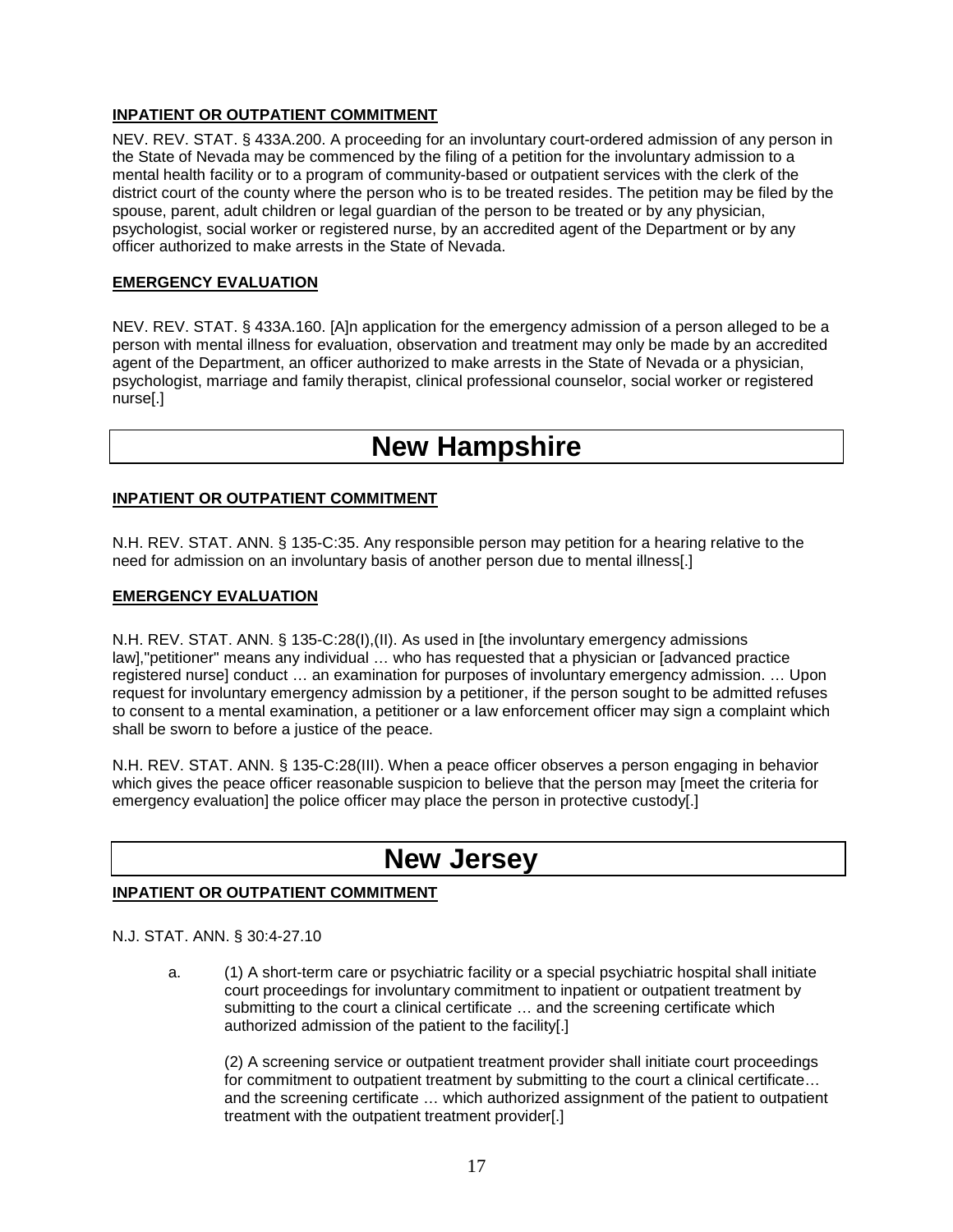b. Court proceedings for the involuntary commitment to treatment of any person not referred by a screening service may be initiated by the submission to the court of two clinical certificates, at least one of which is prepared by a psychiatrist. The person shall not be involuntarily committed before the court issues a temporary court order.

c. A court proceeding for involuntary commitment to treatment of an inmate who is scheduled for release upon expiration of a maximum term of incarceration shall be initiated by the Attorney General or county prosecutor by submission to the court of two clinical certificates[.]

d. The Attorney General, in exercise of the State's authority as parens patriae, may initiate acourt proceeding for the involuntary commitment to treatment of any person in accordance with the procedures set forth[.]

# **EMERGENCY EVALUATION**

N.J. STAT. ANN. § 30:4-27.6. A State or local law enforcement officer shall take custody of a person and take the person immediately and directly to a screening service if:

a. On the basis of personal observation, the law enforcement officer has reasonable cause to believe that the person is in need of involuntary commitment to treatment;

b. A mental health screener has certified on a form prescribed by the division that based on a screening outreach visit the person is in need of involuntary commitment to treatment and has requested the person be taken to the screening service for a complete assessment;

c. The court orders that a person subject to an order of conditional discharge … who has failed to follow the conditions of the discharge be taken to a screening service for an assessment; or

d. An outpatient treatment provider has certified on a form prescribed by the division that the provider has reasonable cause to believe the person is in need of evaluation for commitment to treatment.

# **New Mexico**

### **INPATIENT COMMITMENT**

N.M. STAT. ANN. § 43-1-11(G). An interested person who reasonably believes that an adult is suffering from a mental disorder and presents a likelihood of serious harm to the adult's own self or others, but does not require emergency care, may request the district attorney to investigate and determine whether reasonable grounds exist to commit the adult for a thirty-day period of evaluation and treatment.

### **OUTPATIENT COMMITMENT ("ASSISTED OUTPATIENT TREATMENT")\*:**

*\* Available only jurisdictions that have "opted in" with a memorandum of understanding between the jurisdiction and the chief judge of the applicable district court.*

N.M. STAT. ANN. § 43-1B-4(B). A petition for an order authorizing assisted outpatient treatment may be filed only by the following persons:

(1) a person eighteen years of age or older who resides with the respondent;

(2) the parent or spouse of the respondent;

(3) the sibling or child of the respondent; provided that the sibling or child is eighteen years of age or older;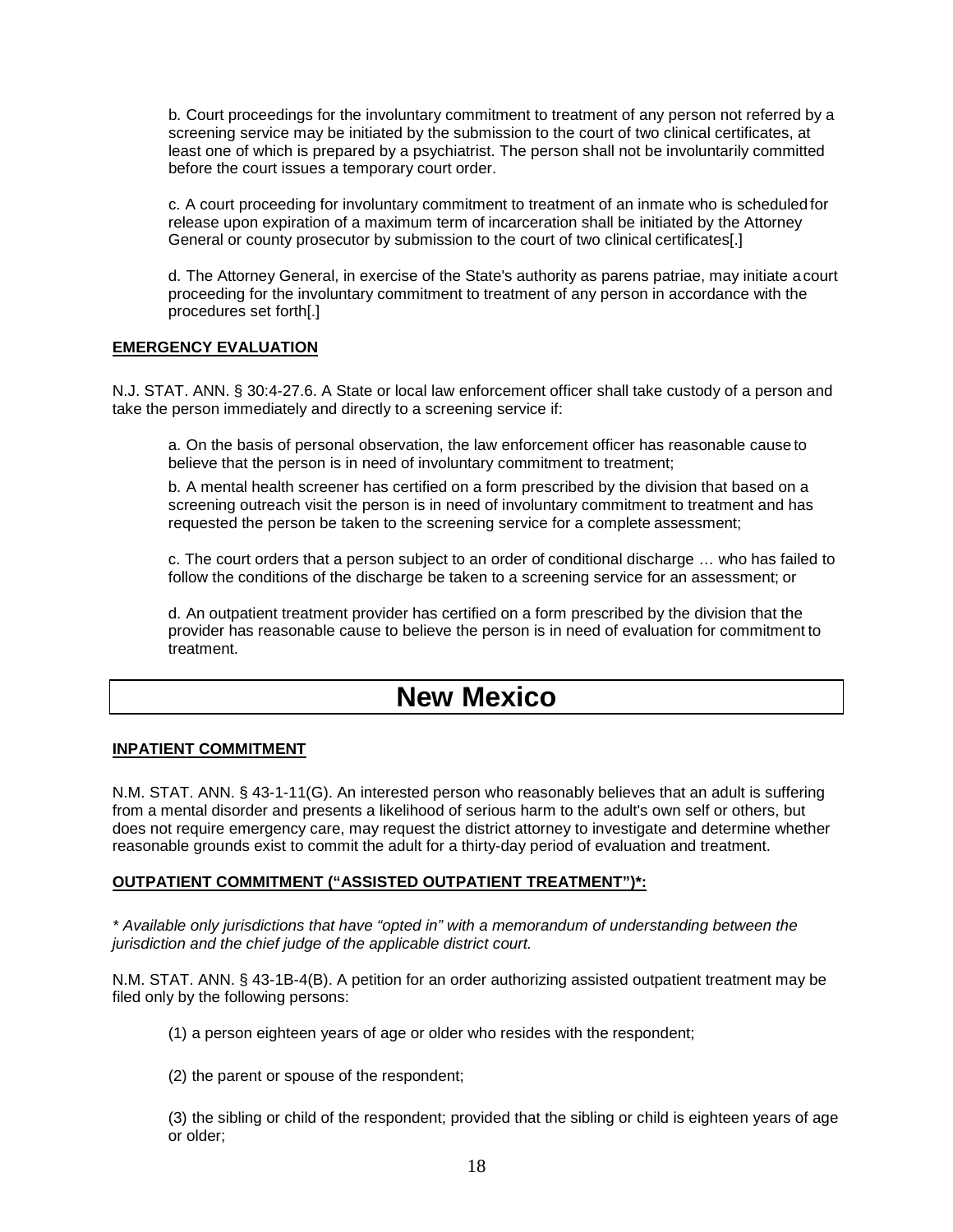(4) the director of a hospital where the respondent is hospitalized;

(5) the director of a public or charitable organization or agency or a home where the respondent resides and that provides mental health services to the respondent;

(6) a qualified professional who either supervises the treatment of or treats the respondent for a mental disorder or has supervised or treated the respondent for a mental disorder within the past forty-eight months; or

(7) a surrogate decision-maker.

### **EMERGENCY EVALUATION**

N.M. STAT. ANN. § 43-1-10(B). An emergency evaluation under this section shall be accomplished upon the request of a peace officer, or jail or detention facility administrator or his designee, or upon the certification of a licensed physician or certified psychologist as described in Subsection C of this section. A court order is not required under this section.

# **New York**

#### **INPATIENT COMMITMENT**

N.Y. MENTAL HYG. LAW § 9.27(a). The director of a hospital may receive and retain therein as a patient any person alleged to be mentally ill and in need of involuntary care and treatment upon the certificates of two examining physicians, accompanied by an application for the admission of such person. The examination may be conducted jointly but each examining physician shall execute a separate certificate.

### **OUTPATIENT COMMITMENT ("ASSISTED OUTPATIENT TREATMENT")**

N.Y. MENTAL HYG. LAW § 9.60(e)(1). A petition for an order authorizing assisted outpatient treatment … may be initiated only by the following persons:

(i) any person eighteen years of age or older with whom the subject of the petition resides; or

(ii) the parent, spouse, sibling eighteen years of age or older, or child eighteen years of age or older of the subject of the petition; or

(iii) the director of a hospital in which the subject of the petition is hospitalized; or

(iv) the director of any public or charitable organization, agency or home providing mental health services to the subject of the petition in whose institution the subject of the petition resides; or

(v) a psychiatrist who is either supervising the treatment of or treating the subject of the petition for a mental illness; or

(vi) a psychologist or a social worker who is treating the subject of the petition for a mental illness; or

(vii) the director of community services, or his or her designee, or the social services official … of the city or county in which the subject of the petition is present or reasonably believed to be present; or

(viii) a parole officer or probation officer assigned to supervise the subject of the petition.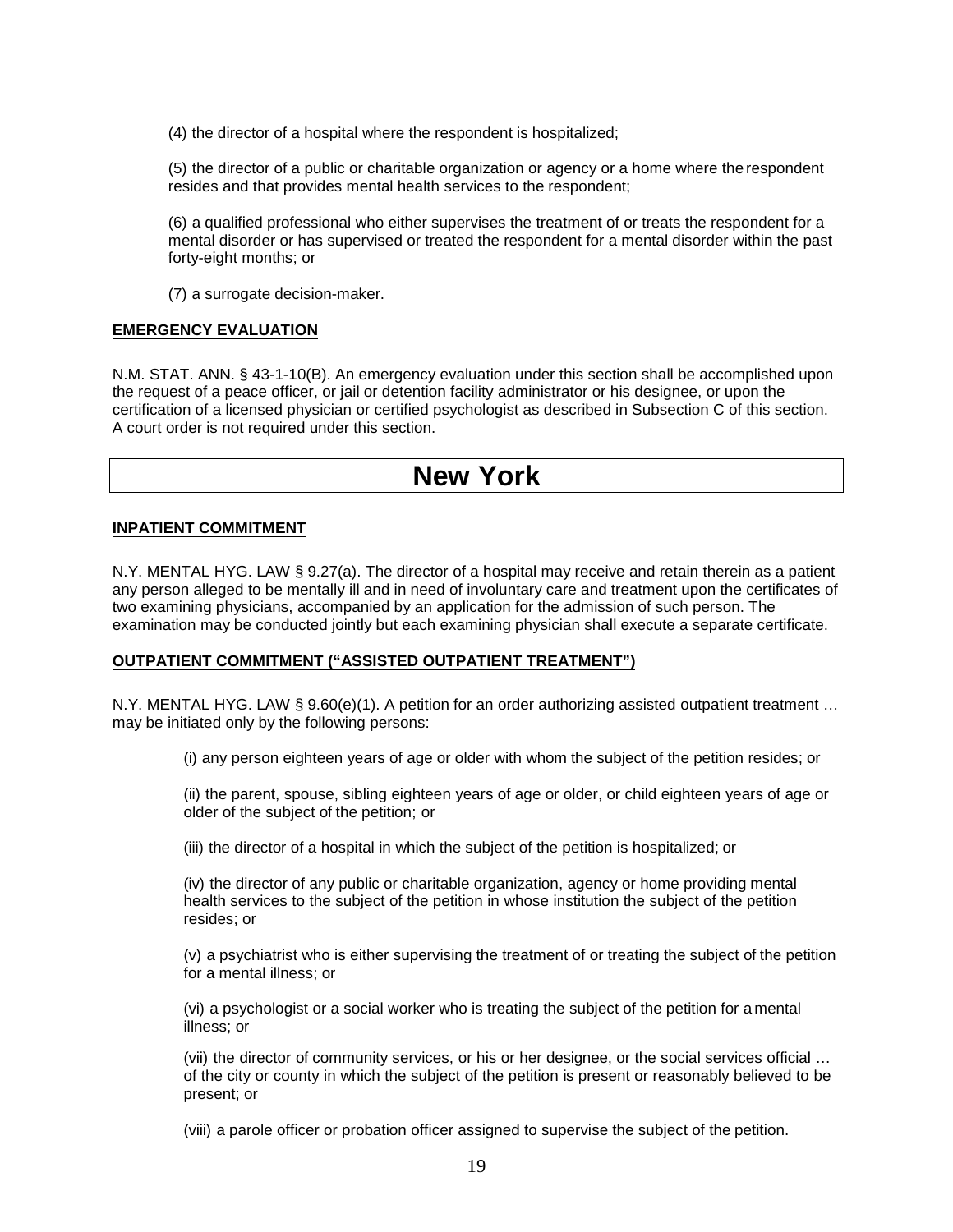# **EMERGENCY EVALUATION**

N.Y. MENTAL HYG. § 9.41. Any peace officer, when acting pursuant to his special duties, or police officer who is a member of the state police or of an authorized police department or force or of a sheriff's department may take into custody any person who appears to [meet the criteria for emergency evaluation].

N.Y. MENTAL HYG. § 9.43(a). Whenever any court of inferior or general jurisdiction is informed by verified statement that a person [meets the criteria for emergency evaluation], such court shall issue a warrant directing that such person be brought before it. [*Ed. Note: Statute places no limitation on who may file such verified statement.*]

# **North Carolina**

# **INPATIENT COMMITMENT**

N.C. GEN. STAT. § 122C-266(a)(1). If the physician finds that the respondent is mentally ill and is dangerous to self … or others …, the physician shall hold the respondent at the facility pending the district court hearing.

# **OUTPATIENT COMMITMENT**

N.C. GEN. STAT. § 122C-266(a)(2). If the physician finds that the respondent meets the criteria for outpatient commitment …, the physician shall show these findings on the physician's examination report, release the respondent pending the district court hearing, and notify the clerk of superior court of the county where the petition was initiated of these findings.

# **EMERGENCY EVALUATION**

N.C. GEN. STAT. § 122C-261(a). Anyone who has knowledge of an individual who is mentally ill and either (i) dangerous to self or dangerous to others, or (ii) in need of treatment in order to prevent further disability or deterioration that would predictably result in dangerousness, may appear before a clerk or assistant or deputy clerk of superior court or a magistrate and execute an affidavit to this effect, and petition the clerk or magistrate for issuance of an order to take the respondent into custody for examination by a commitment examiner.

N.C. GEN. STAT. § 122C-262(a). Anyone, including a law enforcement officer, who has knowledge of an individual who is subject to inpatient commitment … and who requires immediate hospitalization to prevent harm to self or others, may transport the individual directly to an area facility or other place, including a State facility for the mentally ill, for examination by a commitment examiner.

# **North Dakota**

# **INPATIENT OR OUTPATIENT COMMITMENT**

N.D. CENT. CODE § 25-03.1-08. Any individual eighteen years of age or over shall present the information necessary for the commitment of an individual for involuntary treatment to the state's attorney of the county where the respondent is presently located, or which is the respondent's place of residence, or to an attorney retained by that applicant to represent the applicant throughout the proceedings.

# **EMERGENCY EVALUATION**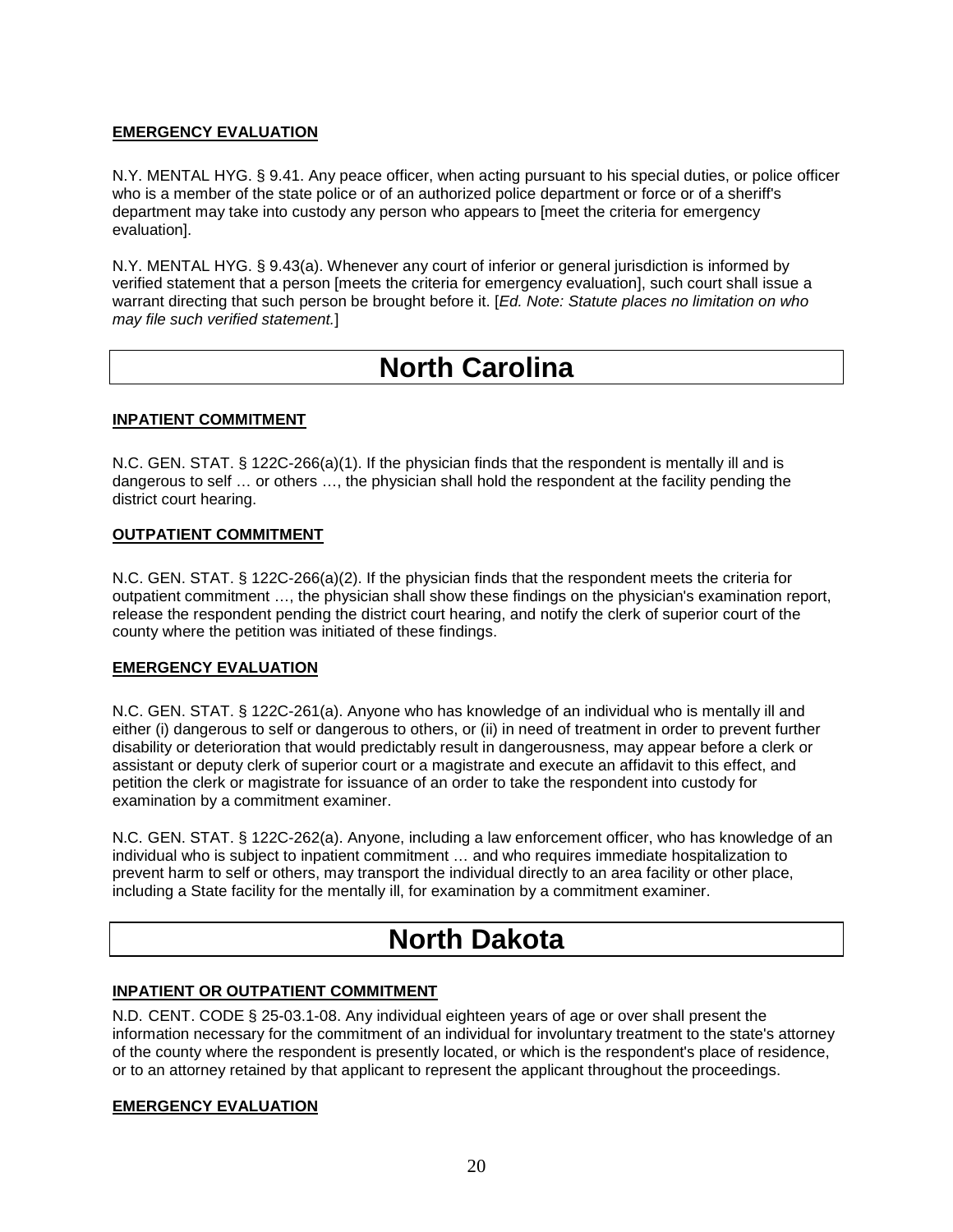N.D. CENT. CODE § 25-03.1-25(1). [A] peace officer, physician either in person or directing an emergency medical services professional, psychiatrist, physician assistant, psychologist, advance practice registered nurse, or mental health professional [who] has reasonable cause to believe that an individual [meets criteria for emergency evaluation] may cause the individual to be taken into custody and detained at a treatment facility[.]

# **Ohio**

## **INPATIENT OR OUTPATIENT COMMITMENT**

OHIO REV. CODE ANN. § 5122.11. Proceedings for a mentally ill person subject to court order … shall be commenced by the filing of an affidavit … by any person or persons with the probate court, either on reliable information or actual knowledge, whichever is determined to be proper by the court.

# **EMERGENCY EVALUATION**

OHIO REV. CODE ANN. § 5122.10(A)(1) Any of the following who has reason to believe that a person is a mentally ill person subject to court order and represents a substantial risk of physical harm to self or others if allowed to remain at liberty pending examination may take the person into custody and may immediately transport the person to a hospital or…to a general hospital not licensed by the department of mental health and addiction services where the person may be held for the period prescribed in this section:

- a. A psychiatrist;
- b. A licensed physician;
- c. A licensed clinical psychologist;
- d. A clinical nurse specialist who is certified as a psychiatric-mental health CNS by the American nurses credentialing center;
- e. A certified nurse practitioner who is certified as a psychiatric-mental health NP by the American nurses credentialing center;
- f. A health officer;
- g. A parole officer;
- h. A police officer;
- i. A sheriff.

# **Oklahoma**

#### **INPATIENT COMMITMENT**

43A OKL. ST. § 5-410(A). The following persons may file or request the district attorney to file a petition with the district court, upon which is hereby conferred jurisdiction, to determine whether an individual is a person requiring treatment, and to order the least restrictive appropriate treatment for the person:

1. A treatment advocate[;]

2. The father, mother, husband, wife, grandparent, brother, sister, guardian or child, over the age of eighteen (18) years, of an individual alleged to be a person requiring treatment;

- 3. A licensed mental health professional;
- 4. A person in charge of any correctional institution;

5. Any peace officer within the county in which the individual alleged to be a personrequiring treatment resides or may be found; or

6. The district attorney in whose district the person resides or may be found.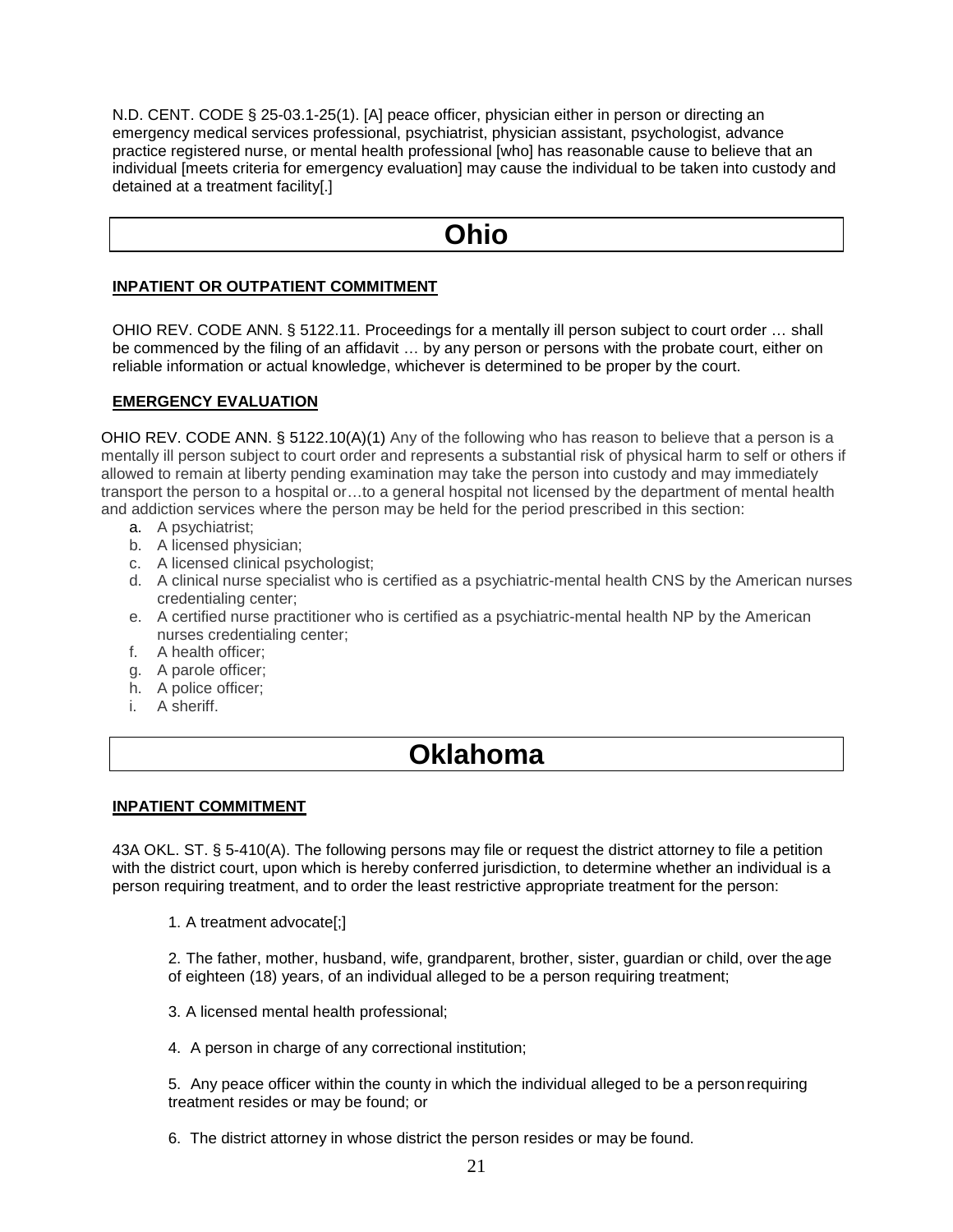# **OUTPATIENT COMMITMENT ("ASSISTED OUTPATIENT TREATMENT")**

43A OKL. ST. § 5-410(C). Petitions filed to determine if an individual should be ordered to assisted outpatient treatment … shall only be filed by a licensed mental health professional employed by the Department of Mental Health and Substance Abuse Services or employed by a community mental health center[.]

# **EMERGENCY EVALUATION**

43A OKL. ST. § 5-207(B)(1). Any peace officer who reasonably believes that a person is a person requiring treatment as defined in Section 1-103 of this title shall take the person into protective custody.

43A OKL. ST. § 5-207(G). The parent, brother or sister who is eighteen (18) years of age or older, child who is eighteen (18) years of age or older, or guardian of the person, or a person who appears to be or states that such person is mentally ill, alcohol-dependent, or drug-dependent to a degree that emergency action is necessary may request the administrator of a facility designated by the Commissioner as an appropriate facility for an initial assessment to conduct an initial assessment to determine whether the condition of the person is such that emergency detention is warranted and, if emergency detention is warranted, to detain the person[.]

# **Oregon**

### **INPATIENT OR OUTPATIENT COMMITMENT**

OR. REV. STAT. § 426.070(1). Any of the following may initiate commitment procedures:

- (a) Two persons;
- (b) The county health officer; or
- (c) Any magistrate or judge of a court of a federally recognized Indian tribe located in this state.

# **EMERGENCY EVALUATION**

OR. REV. STAT. § 426.228(1). A peace officer may take into custody a person who the officer has probable cause to believe [meets the criteria for emergency evaluation].

OR. REV. STAT. § 426.233(1)(b). [If a person is found to meet criteria for emergency evaluation, t]he community mental health program director or designee … may:

(A) Notify a peace officer to take the person into custody and direct the officer to remove the person to a hospital or nonhospital facility approved by the Oregon Health Authority;

(B) Authorize involuntary admission of, or, if already admitted, cause to be involuntarily retained in a nonhospital facility approved by the authority, a person approved for care or treatment at a nonhospital facility by a physician[;]

(C) Notify an [authorized individual] to take the person into custody and direct the authorized individual to remove the person in custody to a hospital or nonhospital facility approved by the authority;

(D) Direct an [authorized individual] to transport a person in custody from a hospital or a nonhospital facility approved by the authority to another hospital or nonhospital facility approved by the authority[;] or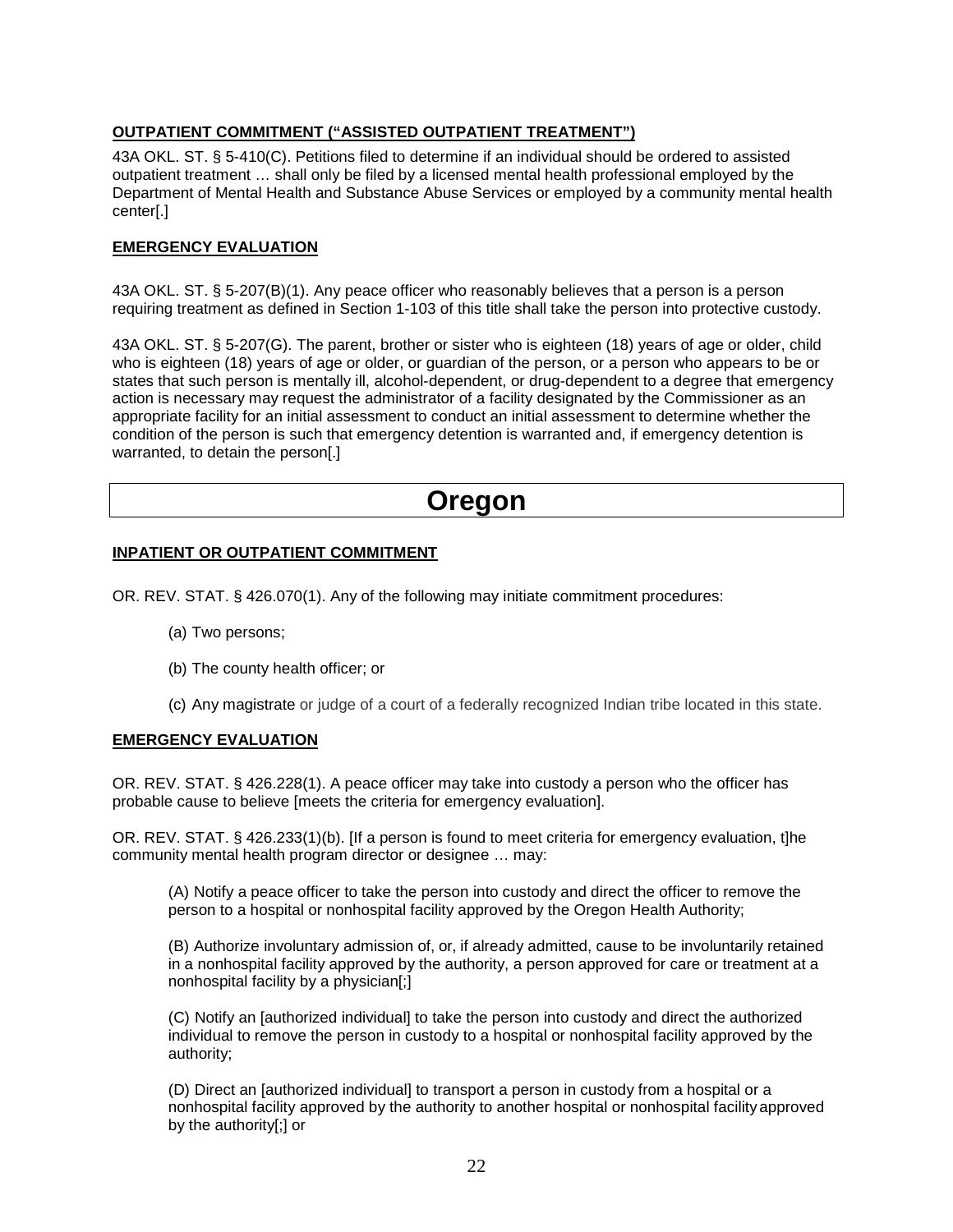(E) Direct an [authorized individual] to transport a person in custody from a facility approved by the authority to another facility approved by the authority[.]

OR. REV. STAT. § 426.232(1). If a licensed independent practitioner … believes a person who is at a hospital or nonhospital facility, is dangerous to self or to any other person and is in need of emergency care or treatment for mental illness, and the licensed independent practitioner is not related to the person by blood or marriage, the licensed independent practitioner may do one of the following:

(a) Detain the person and cause the person to be admitted or, if the person is already admitted, cause the person to be retained in a hospital where the licensed independent practitioner has admitting privileges or is on staff.

(b) Approve the person for emergency care or treatment at a nonhospital facility approved by the authority.

# **Pennsylvania**

### **INPATIENT OR OUTPATIENT COMMITMENT**

50 PA. CONS. STAT. ANN. § 7304(c)(1). Any responsible party may file a petition in the court of common pleas requesting court-ordered involuntary treatment for any person not already in involuntary treatment.

# OUTPATIENT COMMITMENT ("ASSISTED OUTPATIENT TREATMENT")

50 PA. CONS. STAT. ANN. § 7304

(c.1) Procedures for initiating assisted outpatient treatment for persons already subject to involuntary treatment.—

1. Petition for assisted outpatient treatment for persons already subject to involuntary treatment under section 301(b)(1) or (2), or persons with mental illness subject to treatment in a forensic facility or a correctional institution who are ready for release may be made by the county administrator or the director of the facility to the court of common pleas.

(c.2) Procedures for initiating assisted outpatient treatment for persons not in involuntary treatment.—

1. Any responsible party may file a petition in the court of common pleas requesting assisted outpatient treatment for any person determined under section 301(c) to be in need of assisted outpatient treatment, and who is not already in involuntary treatment, and who is not already in assisted outpatient treatment for whom application could be made under subsection (a).

# **EMERGENCY EVALUATION**

50 PA. CONS. STAT. ANN. § 7302(a). Emergency examination may be undertaken at a treatment facility upon the certification of a physician stating the need for such examination; or upon a warrant issued by the county administrator authorizing such examination; or without a warrant upon application by a physician or other authorized person who has personally observed conduct showing the need for such examination.

# **Rhode Island**

# **INPATIENT OR OUTPATIENT COMMITMENT**

R.I. GEN. LAWS § 40.1-5-8(a) (…) The petition may be filed by any person with whom the subject of the petition may reside, or at whose house he or she may be, or the father or mother, husband or wife,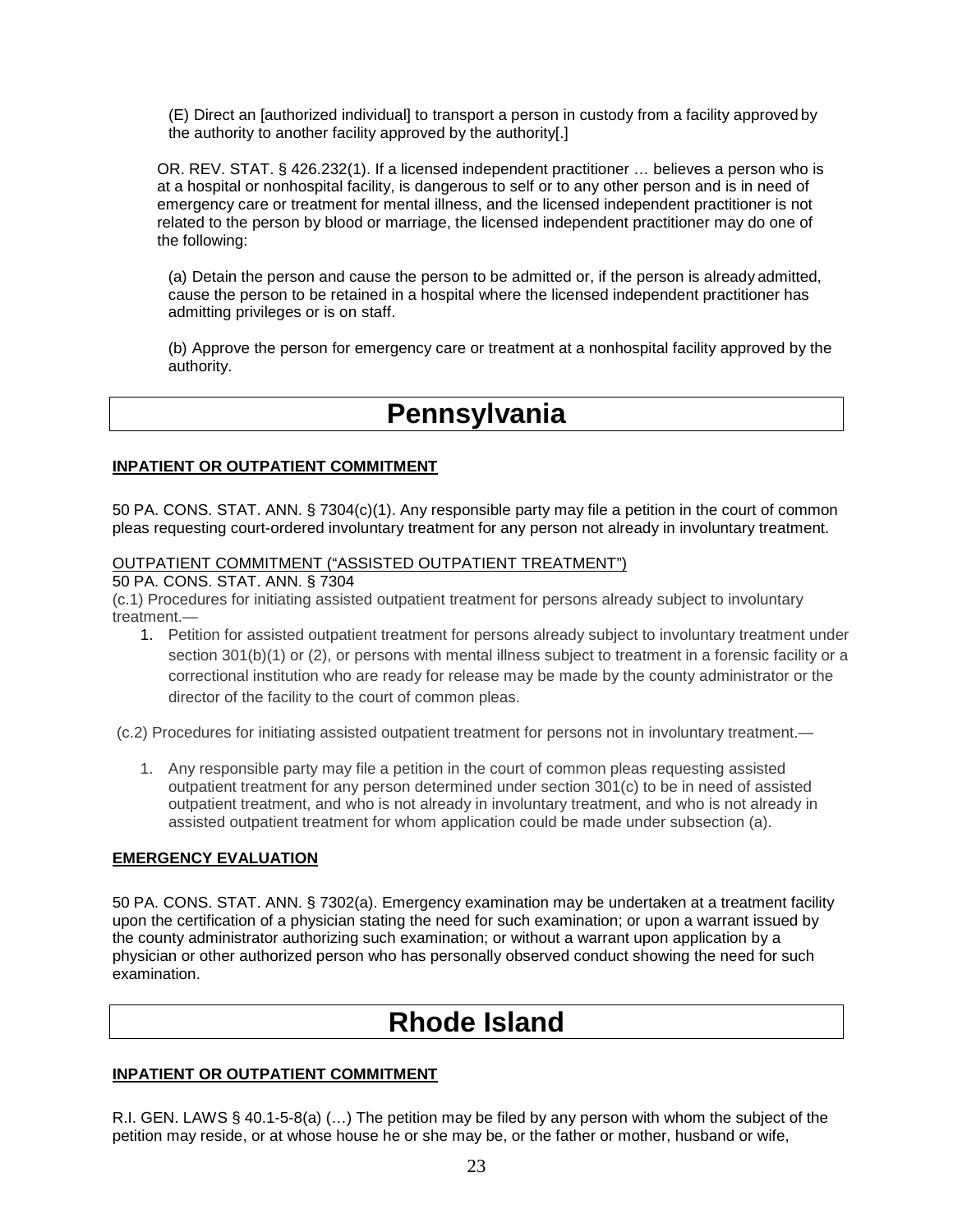brother or sister, or the adult child of any such person, the nearest relative if none of the above are available, or his or her guardian, or the attorney general, or a local director of public welfare, or the director of the department of mental health, retardation, and hospitals, the director of the department of human services, or the director of the department of corrections, the director of the department of health, the warden of the adult correctional institutions, the superintendent of the boys training school for youth, or his or her designated agent, or the director of any facility, or his or her designated agent whether or not the person shall have been admitted and is a patient at the time of the petition.

### **EMERGENCY EVALUATION**

R.I. GEN. LAWS § 40.1-5-7(a)(1). Any physician, who [has reason to believe that the person meets the criteria for emergency evaluation], may apply at a facility for the emergency certification of the person thereto. The medical director, or any other physician employed by the proposed facility for certification may apply … if no other physician is available and he or she certifies this fact ... In the event that no physician is available, a qualified mental health professional or police officer who believes the person [meets the criteria for emergency evaluation], may make the application for emergency certification to a facility.

### R.I. GEN. LAWS § 40.1-5-7

- A. Any police officer may take an individual into protective custody and take or cause such person to be taken to an emergency room of any hospital, by way of emergency vehicle, if the officer has reason to believe that:
	- 1. The individual is in need of immediate care and treatment, and is one whose continued unsupervised presence in the community would create an imminent likelihood of serious harm by reason of mental disability if allowed to be at liberty pending examination by a licensed physician; or
	- 2. The individual is in need of immediate assistance due to mental disability and requests the assistance.

# **South Carolina**

### **INPATIENT OR OUTPATIENT COMMITMENT**

S.C. CODE ANN. § 44-17-510. Proceedings for involuntary hospitalization by judicial procedure may be commenced by filing a written petition with the probate court of the county where he is present or where he is a resident by any interested person or the superintendent of any public or private mental institution in which he may be[.]

### **EMERGENCY EVALUATION**

S.C. CODE ANN. § 44-17-410. A person may be admitted to a public or private hospital, mental health clinic, or mental health facility for emergency admission upon: (1) written affidavit under oath by a person stating [the belief that a person meets the criteria].

# **South Dakota**

### **INPATIENT OR OUTPATIENT COMMITMENT**

S.D. CODIFIED LAWS § 27A-10-1. If any person is alleged to [meet the criteria], any person, eighteen years of age or older, may complete a petition stating the factual basis for concluding that such person is severely mentally ill and in immediate need of intervention.

### **EMERGENCY EVALUATION**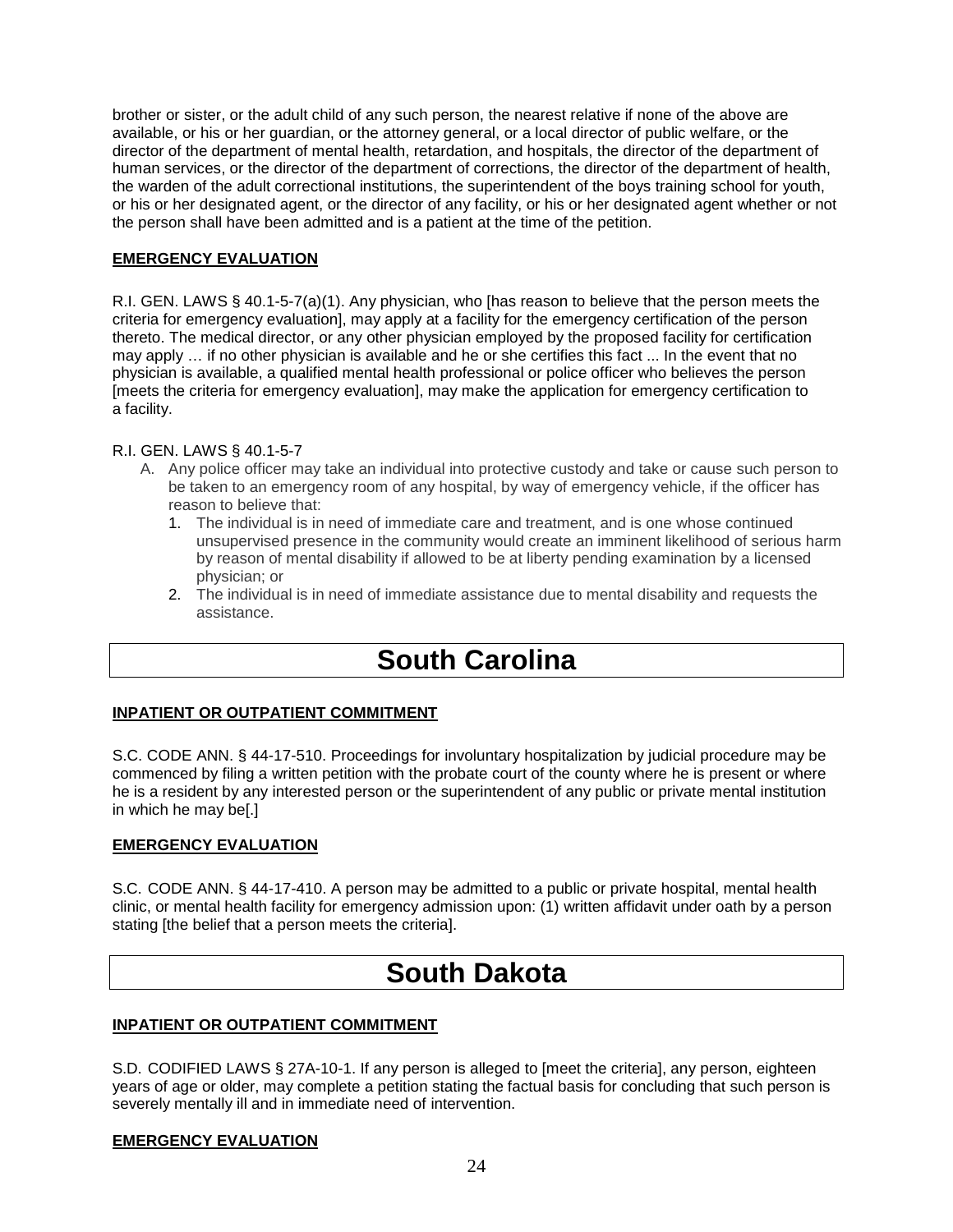S.D. CODIFIED LAWS § 27A-10-1. If any person is alleged to [meet the criteria], any person, eighteen years of age or older, may complete a petition stating the factual basis for concluding that such person is severely mentally ill and in immediate need of intervention.

# **Tennessee\***

### *\*Tennessee does not have an outpatient commitment law.*

### **INPATIENT COMMITMENT**

TENN. CODE ANN. § 33-6-504. The parent, legal guardian, legal custodian, conservator, spouse, or a responsible relative of the person alleged to be in need of care and treatment, a licensed physician, a licensed psychologist [designated as a health service provider], a health or public welfare officer, an officer authorized to make arrests in the state, or the chief officer of a facility that the person is in, may file a complaint to require involuntary care and treatment of a person with mental illness or serious emotional disturbance under this part.

# **EMERGENCY EVALUATION**

TENN. CODE ANN. § 33-6-402. If an officer authorized to make arrests in the state, a licensed physician, a psychologist [designated as a health service provider], or a professional designated by the commissioner [to take actions and perform duties imposed by law upon physicians] has reason to believe that a person [meets the criteria for emergency evaluation], then the officer, physician, psychologist, or designated professional may take the person into custody without a civil order or warrant for immediate examination ... for certification of need for care and treatment.

# **Texas**

### **INPATIENT OR OUTPATIENT COMMITMENT**

TEX. HEALTH & SAFETY CODE § 574.001(a). A county or district attorney or other adult may file a sworn written application for court-ordered mental health services. Only the district or county attorney may file an application that is not accompanied by a certificate of medical examination.

### **EMERGENCY EVALUATION**

TEX. HEALTH & SAFETY CODE § 573.011(a). An adult may file a written application for the emergency detention of another person.

# **Utah**

### **INPATIENT OR OUTPATIENT COMMITMENT**

UTAH CODE ANN. § 62A-15-631(1). A responsible individual who has credible knowledge of an adult's mental illness and the condition or circumstances that have led to the adult's need to be involuntarily committed may initiate an involuntary commitment court proceeding by filing, in the district court in the county where the proposed patient resides or is found, a written application.

### **EMERGENCY EVALUATION**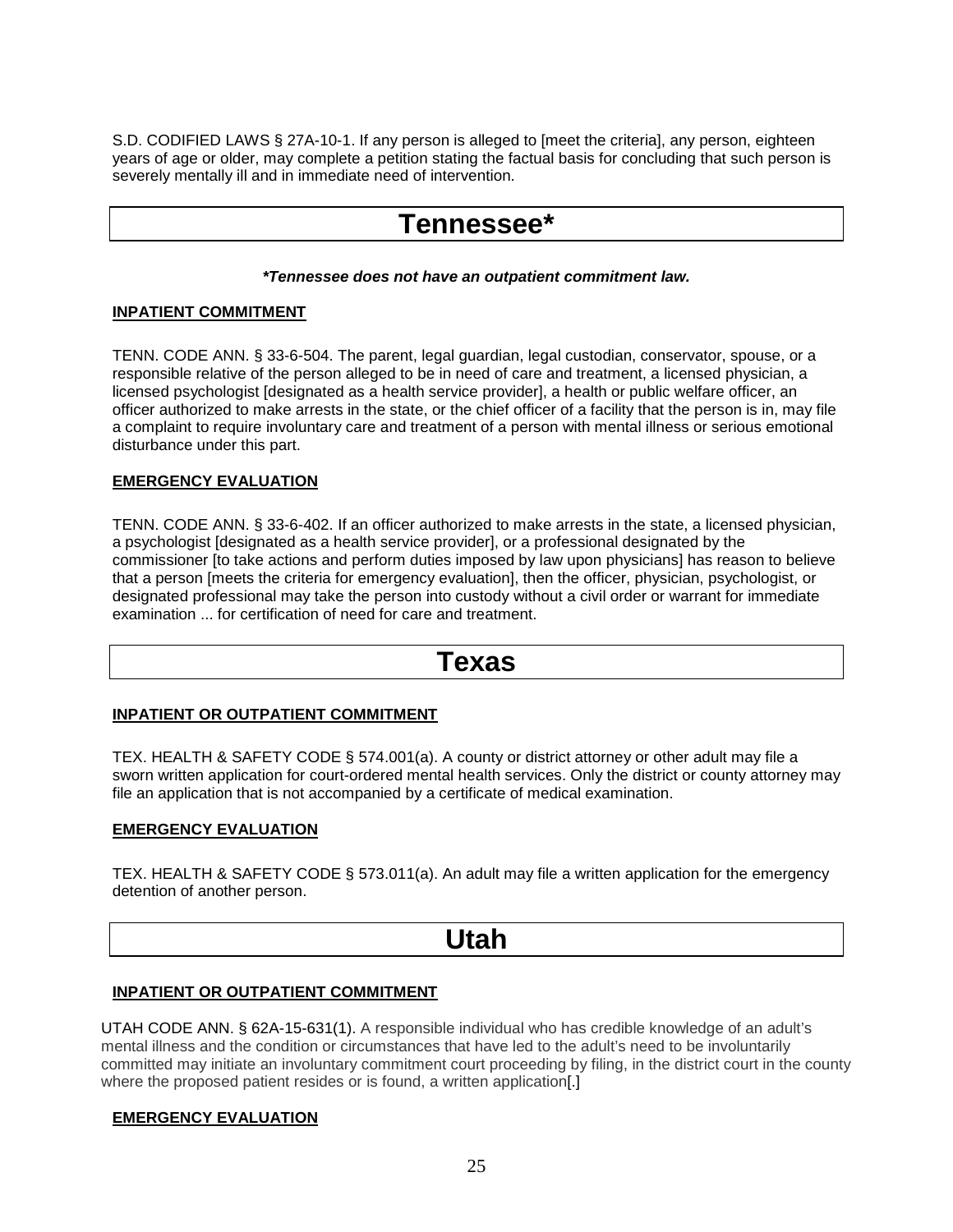UTAH CODE ANN. § 62A-15-629(1). An adult shall be temporarily, involuntarily committed to a local mental health authority upon:

(a) a written application that:

(i) is completed by a responsible individual who has reason to know, stating a belief that the adult, due to mental illness, is likely to pose substantial danger to self or others if not restrained and stating the personal knowledge of the adult's condition or circumstances that lead to the individual's belief; and

(ii)includes a certification by a licensed physician or designated examiner stating that the physician or designated examiner has examined the adult within a three-day period immediately preceding that certification, and that the physician or designated examiner is of the opinion that, due to mental illness, the adult poses a substantial danger to self or others; or

(b) a peace officer or a mental health officer:

(i) observing an adult's conduct that gives the peace officer or mental health officer probable cause to believe that:

(A) the adult has a mental illness; and

(B) because of the adult's mental illness and conduct, the adult poses a substantial danger to self or others; and

(ii) completing a temporary commitment application[.]

# **Vermont**

### **INPATIENT OR OUTPATIENT COMMITMENT**

VT. STAT. ANN. tit. 18, § 7612(a). An interested party may, by filing a written application, commence proceedings for the involuntary treatment of an individual by judicial process.

VT. STAT. ANN. tit. 18, § 7101(9). "Interested party" means a guardian, spouse, parent, adult child, close adult relative, a responsible adult friend, or person who has the individual in his or her charge or care. It also means a mental health professional, a law enforcement officer, a licensed physician, or a head of a hospital.

### **EMERGENCY EVALUATION**

VT. STAT. ANN. tit. 18, § 7504(a). Upon written application by an interested party made under the pains and penalties of perjury and accompanied by a certificate by a licensed physician who is not the applicant, a person shall be held for admission to a hospital for an emergency examination to determine if he or she is a person in need of treatment.

VT. STAT. ANN. tit. 18, § 7101(9). "Interested party" means a guardian, spouse, parent, adult child, close adult relative, a responsible adult friend, or person who has the individual in his or her charge or care. It also means a mental health professional, a law enforcement officer, a licensed physician, or a head of a hospital.

VT. STAT. ANN. tit. 18, § 7505(a). In emergency circumstances … a law enforcement officer or mental health professional may make an application, not accompanied by a physician's certificate, to any Superior judge for a warrant for an emergency examination.

# <u>Virginia</u>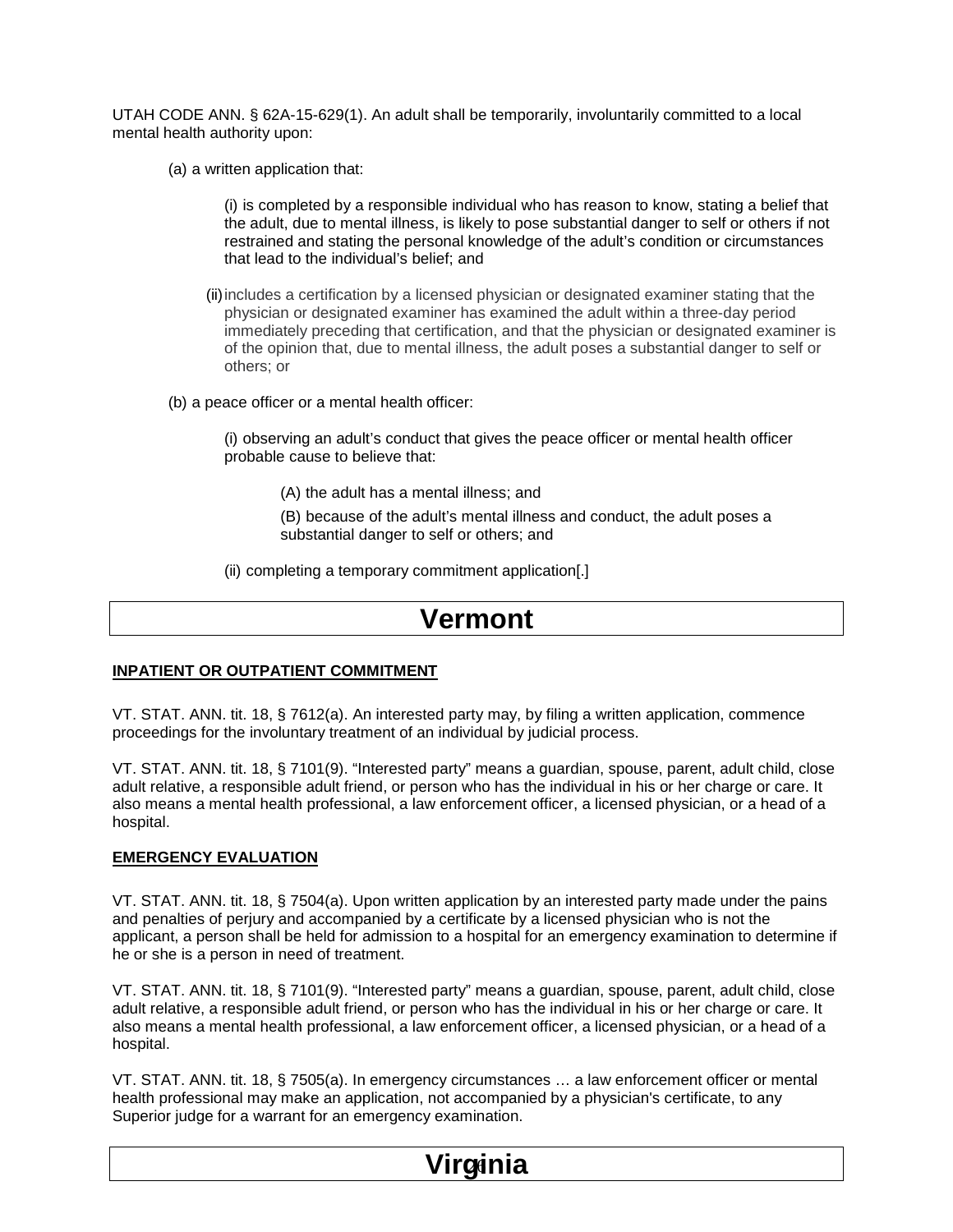# **INPATIENT OR TRADITIONAL FORMS OF OUTPATIENT COMMITMENT ("MANDATORY OUTPATIENT TREATMENT")**

*[Ed. Note: Statute places no limitation on the right to petition for inpatient commitment; considered open to any "responsible person." See VA District Court Form DC-4001.]*

### **OUTPATIENT COMMITMENT ("MANDATORY OUTPATIENT TREATMENT")** *upon discharge from currently pending inpatient commitment order:*

VA CODE ANN**.** § 37.2-817(C). Upon motion of the treating physician, a family member or personal representative of the person, or the community services board serving the area where the facility is located, a hearing [for mandatory outpatient treatment upon discharge from current inpatient commitment] shall be held[.]

# **EMERGENCY EVALUATION**

VA CODE ANN. § 37.2-808(A). [A] magistrate shall issue, upon the sworn petition of any responsible person, treating physician, or upon his own motion, … an emergency custody order [upon probable cause].

VA CODE ANN. § 37.2-809(B). A magistrate shall issue, upon the sworn petition of any responsible person, treating physician, or upon his own motion … a temporary detention order if it appears [warranted] from all evidence readily available[.]

# **Washington**

# **INPATIENT OR OUTPATIENT COMMITMENT ("ASSISTED OUTPATIENT BEHAVIORAL HEALTH TREATMENT")**

REV. CODE WASH. § 71.05.230(4)(a)(i). The petition must be signed by:

(A) One physician, physician assistant, or psychiatric advanced registered nurse practitioner; and

(B) One physician, physician assistant, psychiatric advanced registered nurse practitioner, or mental health professional.

# **EMERGENCY EVALUATION**

REV. CODE WASH. § 71.05.150(1). When a designated crisis responder receives information alleging that a person, as a result of a mental disorder [meets the criteria for inpatient commitment], the designated crisis responder may, after investigation and evaluation of the specific facts alleged and of the reliability and credibility of any person providing information to initiate detention or involuntary outpatient treatment, if satisfied that the allegations are true and that the person will not voluntarily seek appropriate treatment, file a petition for initial detention under this section or a petition for involuntary outpatient behavioral health treatment [.] Before filing the petition, the designated crisis responder must personally interview the person, unless the person refuses an interview, and determine whether the person will voluntarily receive appropriate evaluation and treatment at an evaluation and treatment facility, crisis stabilization unit, triage facility, or approved substance use disorder treatment program.

REV. CODE WASH. § 71.05.153(1). When a designated crisis responder receives information alleging that a person [meets the criteria for emergency evaluation], after investigation and evaluation of the specific facts alleged and of the reliability and credibility of the person or persons providing the information if any, the designated crisis responder may take such person, or cause by oral or written order such person to be taken into emergency custody in an evaluation and treatment facility for not more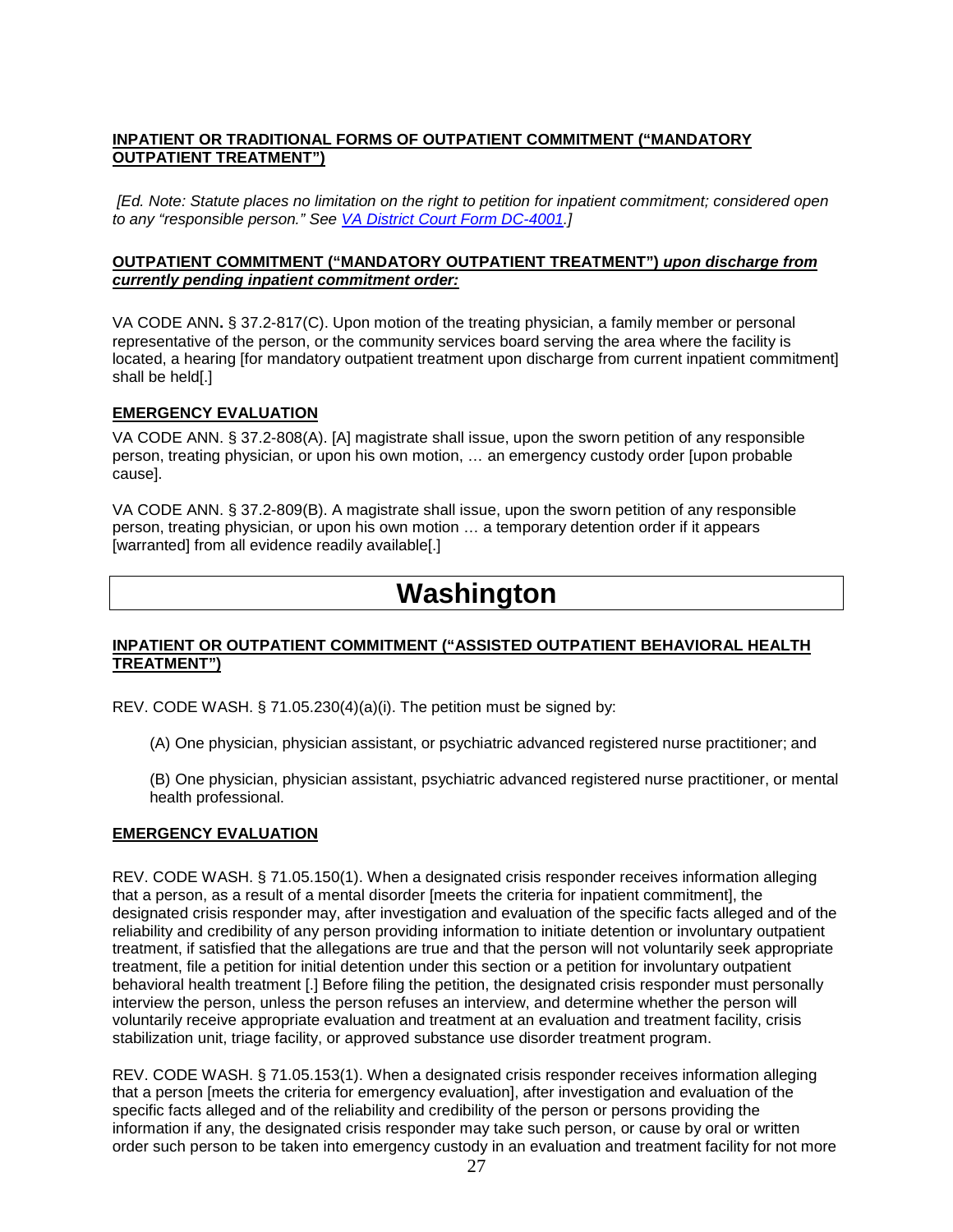than seventy-two hours[.]

REV. CODE WASH. § 71.05.153(2)(a) … [A] peace officer may take or cause such person to be taken into custody and immediately delivered to a triage facility, crisis stabilization unit, evaluation and treatment facility, or the emergency department of a local hospital under the following circumstances:

(i) Pursuant to subsection (1) … of this section; or

(ii) When he or she has reasonable cause to believe that such person [meets the criteria for emergency evaluation].

# **West Virginia**

### **INPATIENT OR OUTPATIENT COMMITMENT**

W. VA. CODE § 27-5-4(b). Final commitment proceedings for an individual may be commenced by the filing of a written application under oath by an adult person having personal knowledge of the facts of the case.

### **EMERGENCY EVALUATION**

W. VA. CODE §27-5-2(a). Any adult person may make an application for involuntary hospitalization for examination of an individual when the person making the application has reason to believe that the individual to be examined [meets criteria for emergency evaluation].

# **Wisconsin**

### **INPATIENT OR OUTPATIENT COMMITMENT**

WIS. STAT. ANN. § 51.20(9)(b). If the examiner determines that the subject individual is a proper subject for treatment, the examiner shall make a recommendation concerning the appropriate level of treatment. Such recommendation shall include the level of inpatient facility which provides the least restrictive environment consistent with the needs of the individual, if any, and the name of the facility where the subject individual should be received into the mental health system.

### **EMERGENCY EVALUATION**

WIS. STAT. ANN. § 51.15(1)(ar). A law enforcement officer ... may take an individual into custody if the officer … has cause to believe that the individual [meets the criteria for emergency evaluation].

WIS. STAT. ANN. § 51.20(1)(b). Each petition for examination shall be signed by 3 adult persons, at least one of whom has personal knowledge of the conduct of the subject individual[.]

# **Wyoming**

### **INPATIENT OR OUTPATIENT COMMITMENT**

WYO. STAT. ANN. § 25-10-110(a). Proceedings for the involuntary hospitalization of a person may be commenced by the filing of a written application with the court in the county in which the person is initially detained. *[Ed. Note: Statute places no limitation on who may commence such proceedings.]*

### **EMERGENCY EVALUATION**